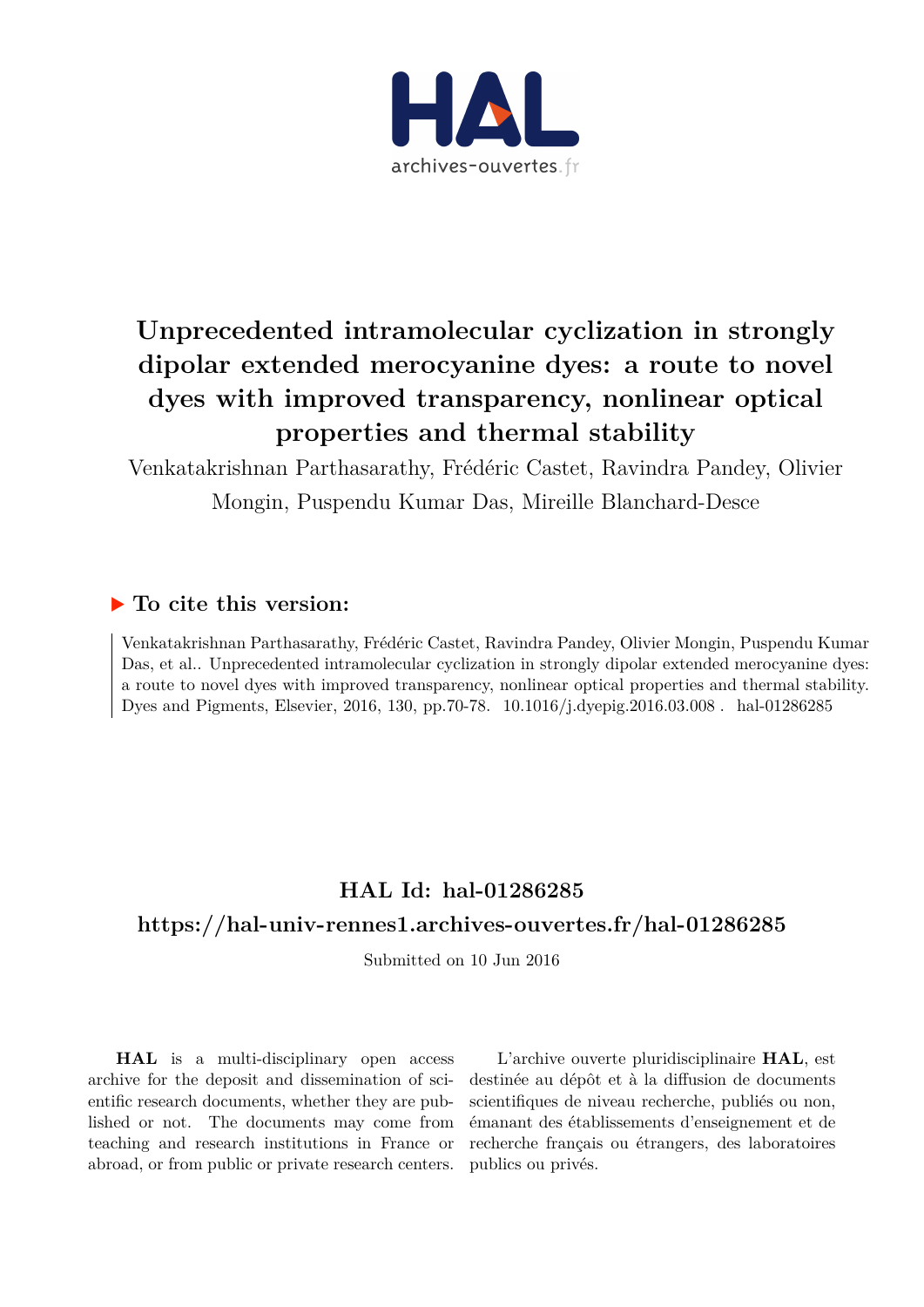## Accepted Manuscript

Unprecedented intramolecular cyclization in strongly dipolar extended merocyanine dyes: a route to novel dyes with improved transparency, nonlinear optical properties and thermal stability

Venkatakrishnan Parthasarathy, Frédéric Castet, Ravindra Pandey, Olivier Mongin, Puspendu Kumar Das, Mireille Blanchard-Desce

PII: S0143-7208(16)30067-5

DOI: [10.1016/j.dyepig.2016.03.008](http://dx.doi.org/10.1016/j.dyepig.2016.03.008)

Reference: DYPI 5133

To appear in: Dyes and Pigments

Received Date: 25 January 2016

Revised Date: 6 March 2016

Accepted Date: 7 March 2016

Please cite this article as: Parthasarathy V, Castet F, Pandey R, Mongin O, Das PK, Blanchard-Desce M, Unprecedented intramolecular cyclization in strongly dipolar extended merocyanine dyes: a route to novel dyes with improved transparency, nonlinear optical properties and thermal stability, *Dyes and Pigments* (2016), doi: 10.1016/j.dyepig.2016.03.008.

This is a PDF file of an unedited manuscript that has been accepted for publication. As a service to our customers we are providing this early version of the manuscript. The manuscript will undergo copyediting, typesetting, and review of the resulting proof before it is published in its final form. Please note that during the production process errors may be discovered which could affect the content, and all legal disclaimers that apply to the journal pertain.

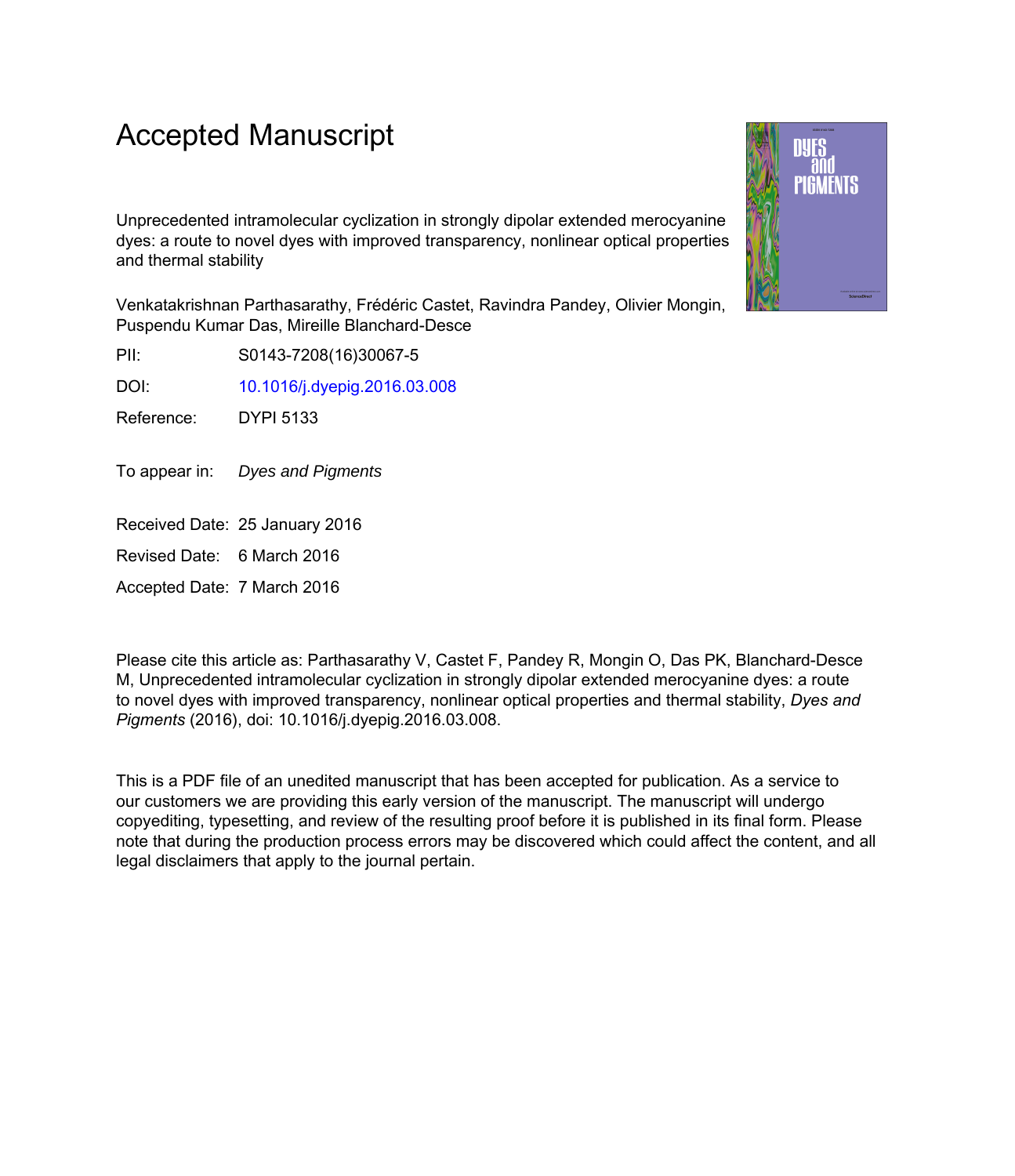# **Unprecedented intramolecular cyclization in strongly dipolar extended merocyanine dyes: a route to novel dyes with improved transparency, nonlinear optical properties and thermal stability**

Venkatakrishnan Parthasarathy\*,*a,b* Frédéric Castet,*<sup>c</sup>*Ravindra Pandey,*<sup>d</sup>*† Olivier Mongin*b,e*

Puspendu Kumar Das\*,*<sup>d</sup>*Mireille Blanchard-Desce\**b,c*

*<sup>a</sup>Department of Chemistry, Indian Institute of Technology Madras, Chennai – 600 036, India. E-mail: pvenkat@iitm.ac.in* 

*<sup>b</sup>Chimie et Photonique Moléculaire (CNRS, UMR 6510), Université de Rennes 1,35042 Rennes, France.* 

*<sup>d</sup>Department of Inorganic and Physical Chemistry, Indian Institute of Science, Bangalore, 560012,* 

*India.* 

*E-mail: pkdas@ipc.iisc.ernet.in* 

*<sup>c</sup>Univ. Bordeaux, Institut des Sciences Moléculaires (UMR 5255 CNRS), 33405 Talence, France. E-mail: mireille.blanchard-desce@u-bordeaux.fr* 

*e Institut des Sciences Chimiques de Rennes (CNRS, UMR 6226), Université de Rennes 1, Campus Scientifique de Beaulieu, Bât 10A, F-35042 Rennes Cedex, France.* 

*†Current Address: Department of Chemistry, University of Texas at Austin, Austin TX, USA.* 

## **Abstract**

Puspendu Kumar Das<sup>®</sup>,<sup>*d</sup>* Mireille Blanchard-Desce<sup>\*</sup><sup>*hc*</sup><br>
tment of Chemistry, Indian Institute of Technology Madras, Chennai = 600 036, India<br>
E-mail: pvenkat@itim.ac.in<br>
er Photonique Moléculaire (CNRS, UMR 6510), U</sup> Novel magenta dyes were obtained via an unprecedented base-promoted intramolecular cyclization of strongly dipolar elongated merocyanine dyes bearing a phthalimide substituted tricyanopropylidene terminal segment. These shorter diarylpolyene derivatives retain a dipolar character and show a typical intramolecular charge transfer (ICT) transition. The cyclization noticeably modifies the electronic structure inducing both onset of bond length alternation and reduction of dipole moment as well as a marked hypsochromic and hypochromic shift of the ICT absorption band compared to their merocyanine precursors. Yet the new dyes show improved quadratic hyperpolarizability and thermal stability as compared to the merocyanine dyes having the same number of conjugated double bonds in the polyenic linker. As such these derivatives hold promise as new class of dyes for NLO materials and SHG probes.

**Keywords**: Merocyanine dyes; Hyperpolarizability; Hyper-Rayleigh scattering; Nonlinear Optics; Intramolecular Charge Transfer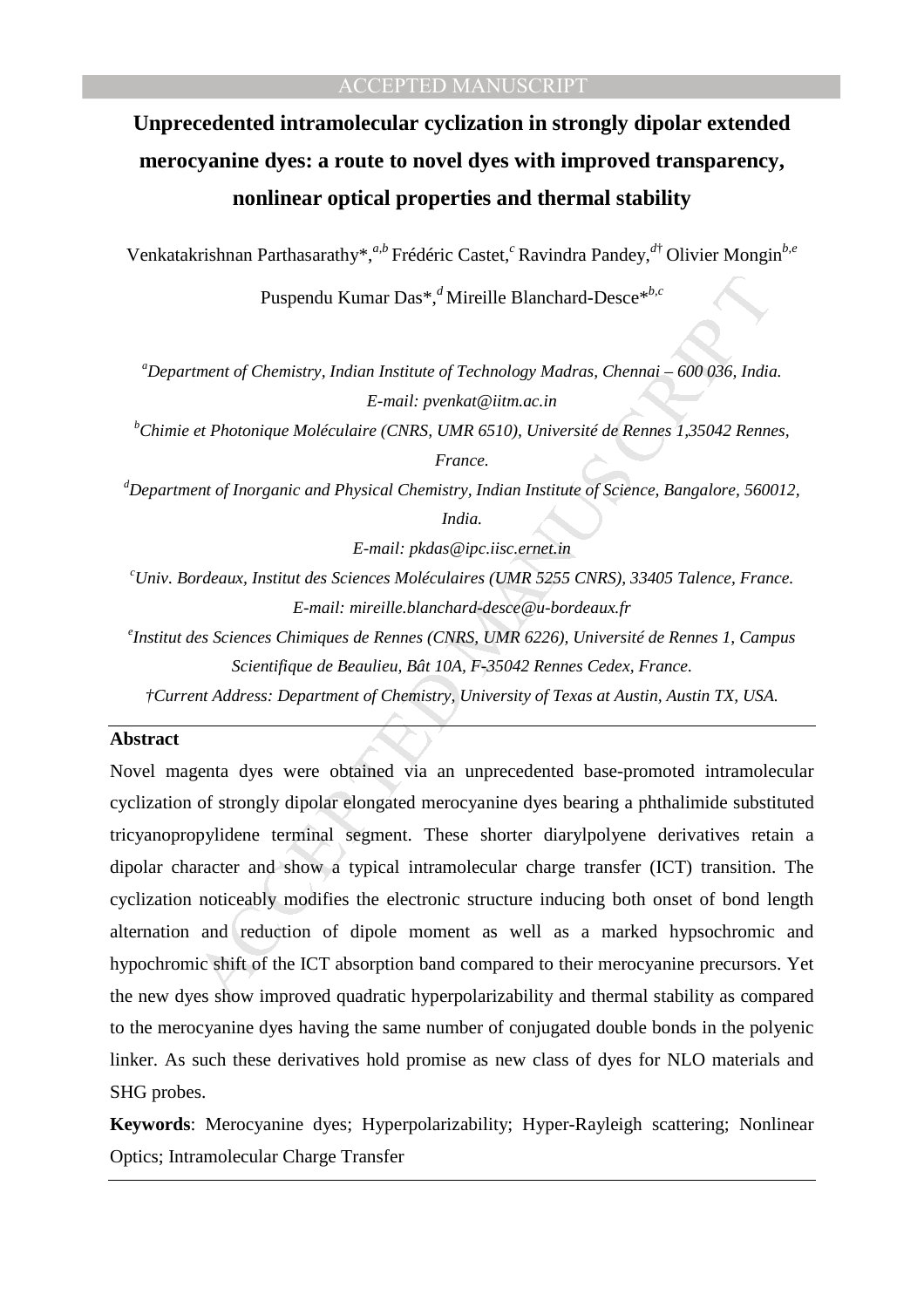#### **1. Introduction**

leasing group (or donor D) connected to an electron-withdrawing group<br>  $\rho$  is a  $\pi$ -conjugated linker. Among them push-pull polyenes have attracted a<br>
ue to their large electronic polarizability. A number of reports on Push-pull chromophores have gained tremendous interest in recent decades due to their many applications in various fields including nonlinear optics (NLO), NLO bioimaging, biochemical sensing, solar cells, etc.<sup>1</sup> Push-pull systems are generally composed of an electron-releasing group (or donor D) connected to an electron-withdrawing group (or acceptor A) via a  $\pi$ -conjugated linker. Among them push-pull polyenes have attracted a lot of attention due to their large electronic polarizability. A number of reports on different series of push-pull polyenes have shown that the structure of the chromophore, i.e., length of the  $\pi$ conjugated chain, and nature of the D and A groups play a vital role in achieving huge optical nonlinearities (i.e., quadratic and cubic hyperpolarizabilities).<sup>2</sup> From a synthetic point of view, in many occurrences, D-π-A based polyenic chromophores were prepared starting from the donor end followed by stepwise vinylic elongation.<sup>2,3</sup> Elongation of the polyenic structures with terminal carbonyl functionalities was usually achieved by a Wittig oxypropenylation method<sup>2b,4</sup> or via an iminium salt (activated equivalent of aldehyde) formation.<sup>5</sup> Finally, the end carbonyl functionalities were subjected to Knoevenagel condensation with the acceptors bearing an active methylene group or Wittig/Horner-Wadsworth-Emmons reactions with corresponding electron deficient phosphonium salts/phosphonates to achieve variety of D-A polyenic chromophores.<sup>2,3</sup> These D- $\pi$ -A molecules exhibit an intense absorption band in the visible region due to an intramolecular charge transfer (ICT) phenomenon.

 In terms of acceptor group, the popularity of polycyano acceptors is well documented in the literature.<sup>6</sup> Among them, 2-amino-1,1,3-tricyano-1-propene has caught our attention as it has been explored not only in the preparation of several dyes for application in NLO but also as a crucial building block for heterocyclic synthesis.<sup>7</sup> In continuation to our efforts on push-pull chromophores for NLO, we recently reported the synthesis of a new set of chromophores incorporating *N*,*N*-dihexylamino-substituted thiophene as strong donor and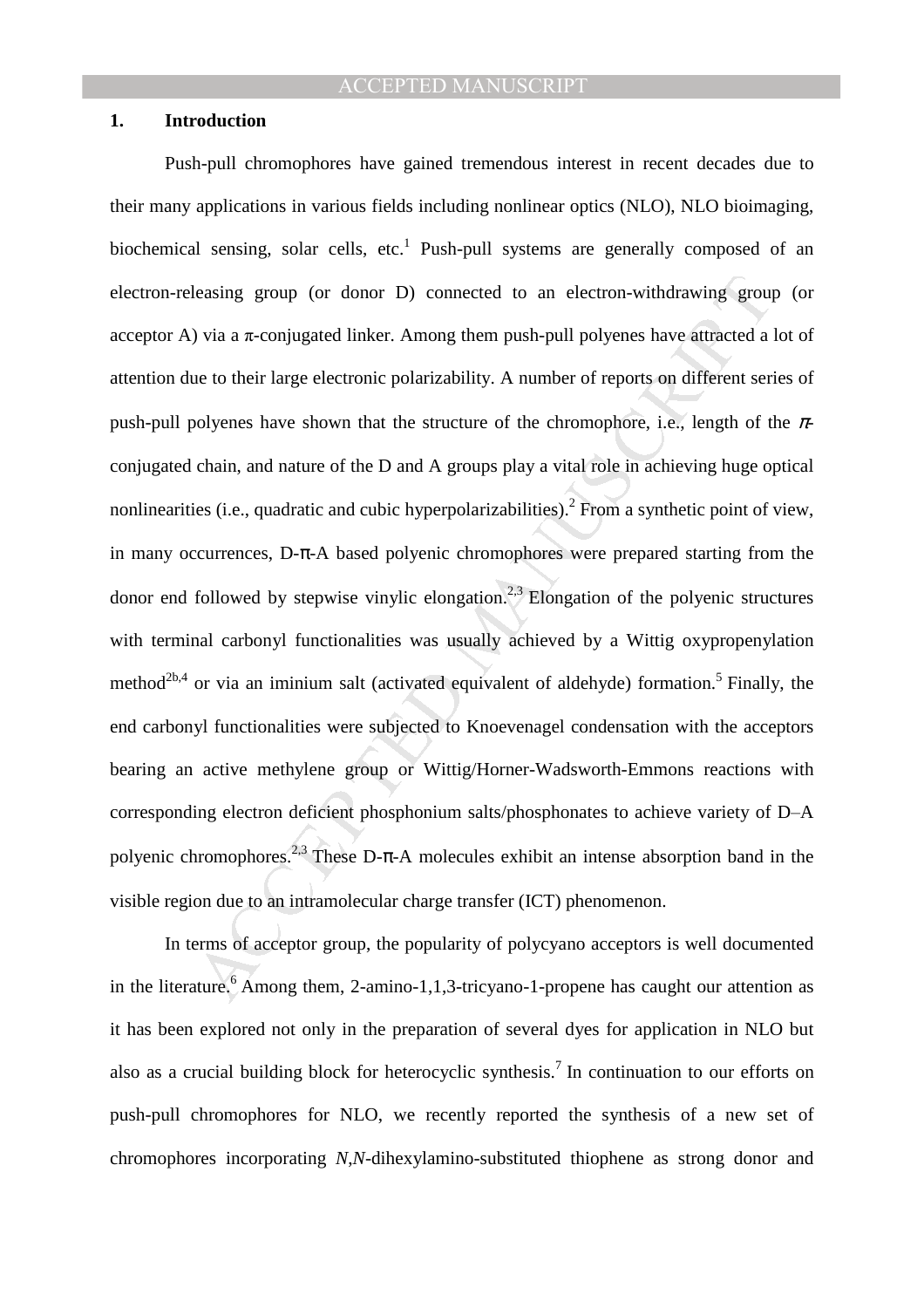ication.<sup>8</sup> Although the optical properties of such various yellow/orange or manned from the condensation reactions of malononitrile dimer have been measured in reaction media in relation to the extension of conjugation h phthalimide substituted tricyanopropylidene as strong acceptor while varying the  $\pi$ conjugation length (n) from  $0\rightarrow 3$  (Chart 1). For this, we followed a synthetic strategy as sketched in Scheme 1. The synthetic protocols as well as the linear and nonlinear optical properties and large dipole moments of derivatives **2** have been described in detail in our recent publication.<sup>8</sup> Although the optical properties of such various yellow/orange or magenta dyes derived from the condensation reactions of malononitrile dimer have been measured, $2,3$ the fate of such in reaction media in relation to the extension of conjugation has been scarcely registered. In this report, we present an unprecedented observation that we came across during the final step of base-mediated dehydrative cyclocondensation of the  $\pi$ -extended amines **3** (when n >1) with phthalic anhydride (Scheme 1). Interestingly, besides formation of the desired product **2**, we noted a product **1** that is shorter in conjugation length (n-1) formed as a result of consecutive intramolecular cyclization (Chart 1). The resultant novel cyclized products **1**, viz., phenylthienylethene derivatives, obtained along with **2** during the final step via an intramolecular cyclization are thoroughly characterized and the mechanism for the intramolecular cyclization reaction has been investigated. Herein, we focus our attention mainly on the linear and nonlinear optical as well as on the thermal properties of these newly derived products **1** and on their comparison with the analogous linear π-extended molecules **2**. The experimental studies are further supported by theoretical calculations to identify the alteration of electronic structure induced by cyclization and responsible for the modification in optical properties.

#### **2. Results and discussion**

#### **2.1. Synthesis**

The general synthetic approach for the preparation of extended push-pull chromophores is described below (Scheme 1). As shown in Scheme 1, the push-pull polyenals upon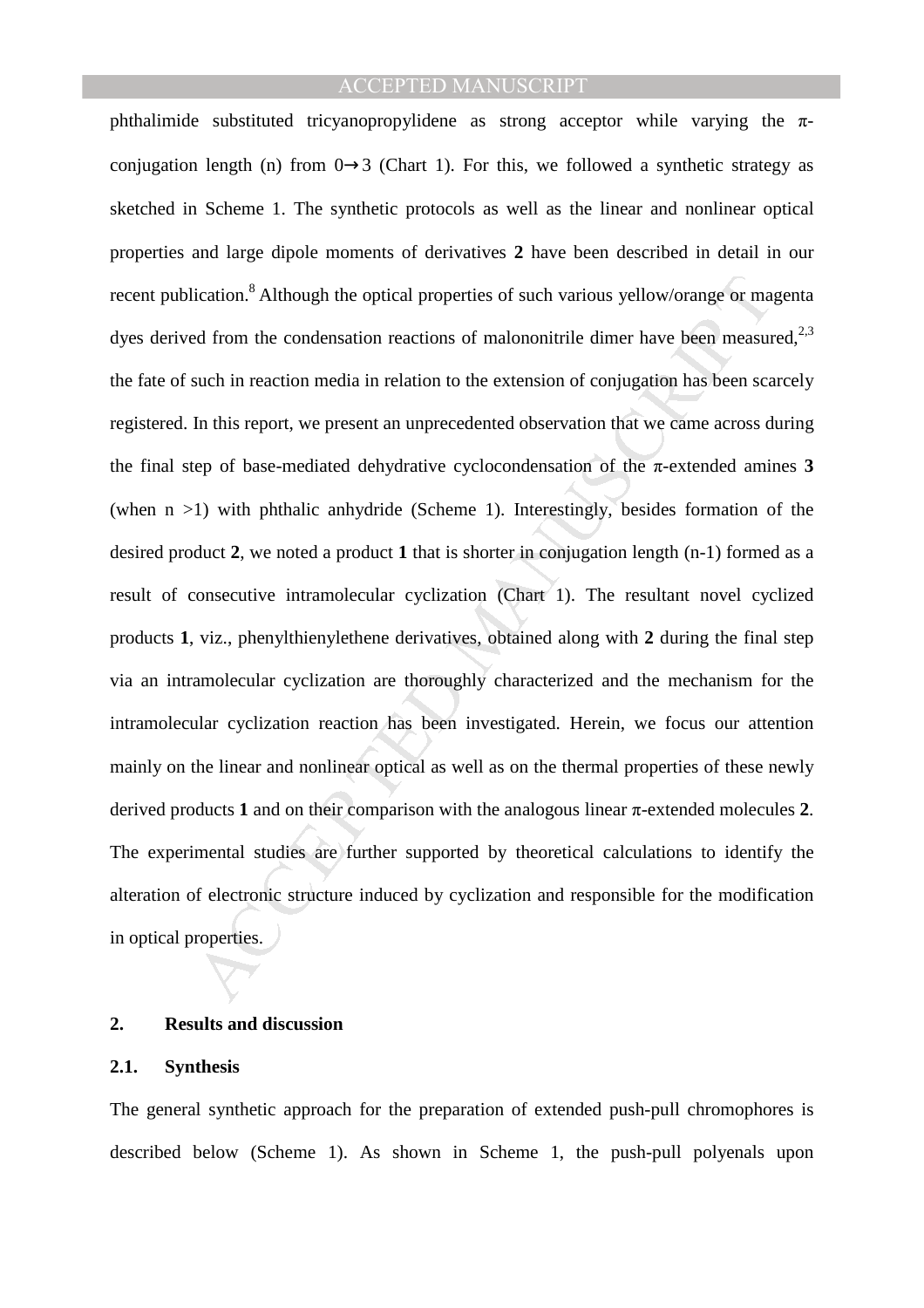able doted. The synthesis of the imides 2 has been published earlier<sup>8</sup> and will thus nere in detail. Imides 2 were shown to exhibit an intriguing typical cyaning and specific features associated with non-alternated conjug Knoevenagel condensation with malononitrile dimer (2-amino-1,1,3-tricyanopropene) yielded the required amino compounds **3** which upon further condensation with phthalic anhydride in the presence of triethylamine afforded the corresponding polyenic push-pull chromophores **2**. <sup>8</sup>The resultant polyenic push-pull chromophores (both amines **3** and imides **2**) were strongly colored. The synthesis of the imides  $2$  has been published earlier<sup>8</sup> and will thus not be discussed here in detail. Imides **2** were shown to exhibit an intriguing typical cyanine-like behavior and specific features associated with non-alternated conjugated  $\pi$ -system, i.e., narrow absorption band that steadily shifts from the visible to the NIR region upon increasing length (vinylenic shift of about 110 nm). This cyanine-like behavior implies a significant and steady  $(p=0.5)$  intramolecular charge transfer from the electron-donating end moiety to the electron-withdrawing opposite end in the ground state, resulting in steadily increasing dipole moment values with increasing polyenic chain length. As a result compounds **2c** and **2d**  exhibit unusually large dipole moments (i.e. over 20D) while showing exponentially increasing quadratic polarizability  $(\beta)$ , thus breaking the well-known Bond Length Alternation (BLA)-β paradigm. We propose that these unusually large dipole moment values may facilitate intramolecular cyclization in solution (see below).

Indeed during the synthesis of **2c**,**d** from amines **3c**,**d**, we observed the formation of side products **1c**,**d**, respectively, in reasonable amounts; under the same reaction conditions, **3c** afforded the by-product **1c** in 16% yield while **3d** yielded **1d** in 32%. The isolated byproducts **1c,d** were soluble in common organic solvents, such as, toluene, chloroform, dichloromethane, tetrahydrofuran, ethyl acetate, etc. and they were different in color when compared to their polyenic counterparts **2** and **3**. All these compounds were thoroughly characterized and identified by  ${}^{1}H$  and  ${}^{13}C$  NMR spectroscopy, mass spectrometry and elemental analysis.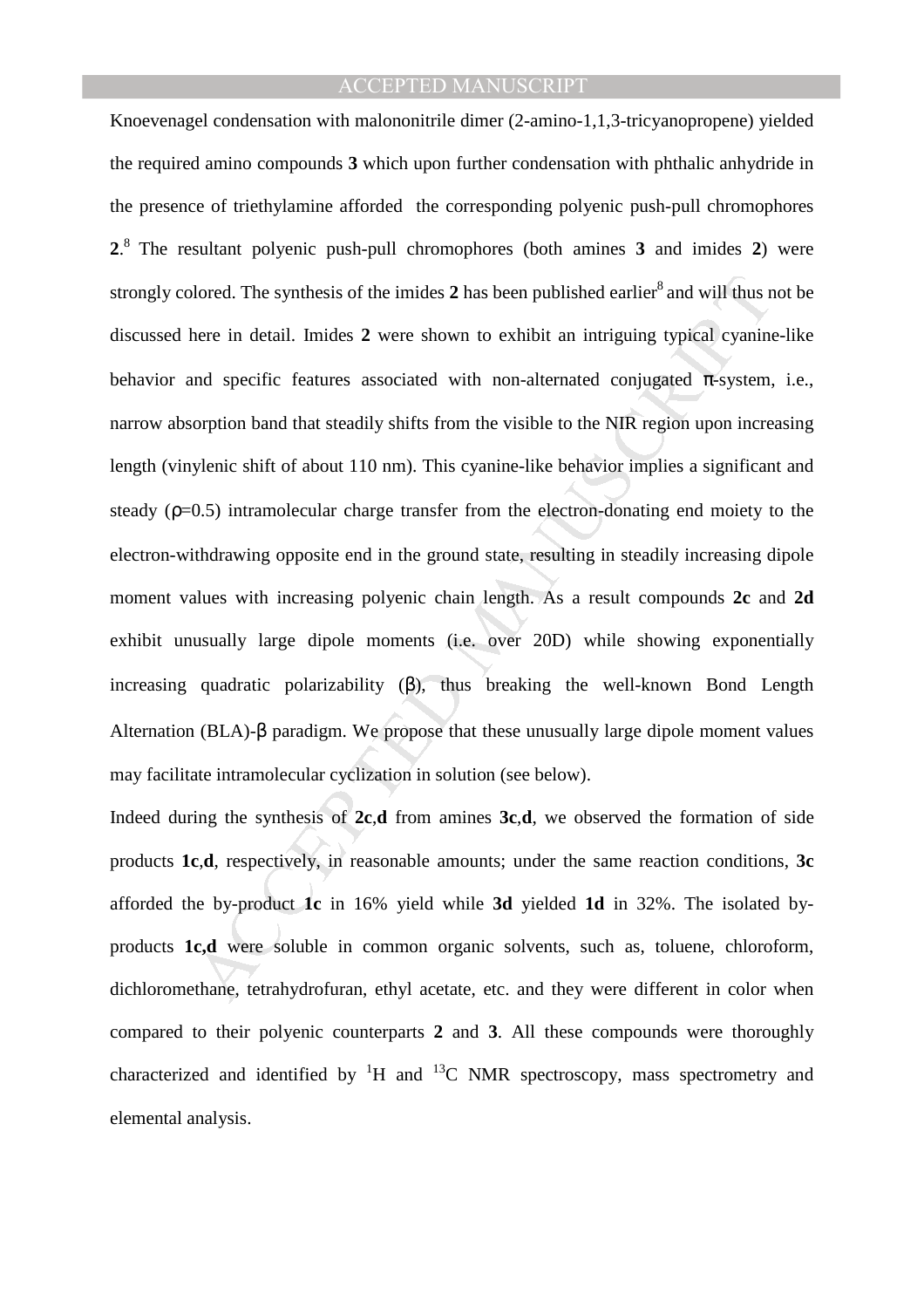#### **2.2. <sup>1</sup>H NMR and theoretical studies: identification of the structure of compounds 1c-d**

tons at the polylale backbone. The polyenic protons were assigned based of<br>experiments. Notably, other than the two doublets  $(J = 4.0 \text{ Hz})$  for the thior<br>H NMR spectrum of the side product 1c in chloroform-*d* revealed two As mentioned earlier, the reaction from **3** to **2** afforded the side product **1** for compounds with  $n > 1$ (Scheme 1), which was isolated carefully and analyzed by <sup>1</sup>H NMR spectroscopy. <sup>1</sup>H NMR spectrum of **1-3** in deuterated chloroform revealed all-*trans* geometry for the protons at the poly[n]enic backbone. The polyenic protons were assigned based on  ${}^{1}H-$ <sup>1</sup>H COSY experiments. Notably, other than the two doublets ( $J = 4.0$  Hz) for the thiophene protons, <sup>1</sup>H NMR spectrum of the side product **1c** in chloroform- $d$  revealed two doublets centered at 7.73 and 7.77 ppm with a characteristic *ortho* coupling value of  $J = 8.5$  Hz, each integrating for one proton, respectively. In addition, <sup>1</sup>H NMR spectrum of 1c revealed *trans*olefinic protons at 6.61 and 7.47 ppm with a characteristic *J* value of 15.5 Hz (typical coupling of *trans*-olefinic protons across a purely C=C double bond,  $J = 16.0$  Hz). The observation of two *trans*-olefinic protons (**1c**), in contrast to the expected five protons ( $n = 2$ ) as in **2c**, instructed a simple diarylethylene like structure (**1c**) with a reduction in the total number of double bonds ( $m = n-1$ ). Similarly, <sup>1</sup>H NMR spectrum for the product **1d** obtained from **3d** revealed two doublets at 7.77 and 7.80 ppm integrating for one proton each, respectively, with a characteristic *ortho* coupling value of  $J = 8.4$  Hz. Moreover, it showed two doublets of doublets centered at 6.39 and 7.23 ppm ( $J = 11.0$  Hz and  $J = 14.8$  Hz), and two doublets centered at 6.74 and 6.91 ppm  $(J = 14.8 \text{ Hz})$  with each integrating to one proton, respectively. The reduction in the coupling value, i.e.,  $J = 14.8$  Hz from the typical *trans*coupling value of 16.0 Hz while the coupling value between vicinal protons borne by the single C-C bond in between the two consecutive C=C bonds is increased to  $J = 11.0$  Hz (compared to 10 Hz for vicinal protons in antiparallel configuration linked via a purely single C-C bond) indicates that the double bonds are indeed in conjugation. The double bond acquires some single bond character while the single bond acquires some double bond character, evidencing reduced BLA as compared to alternation of pure double and single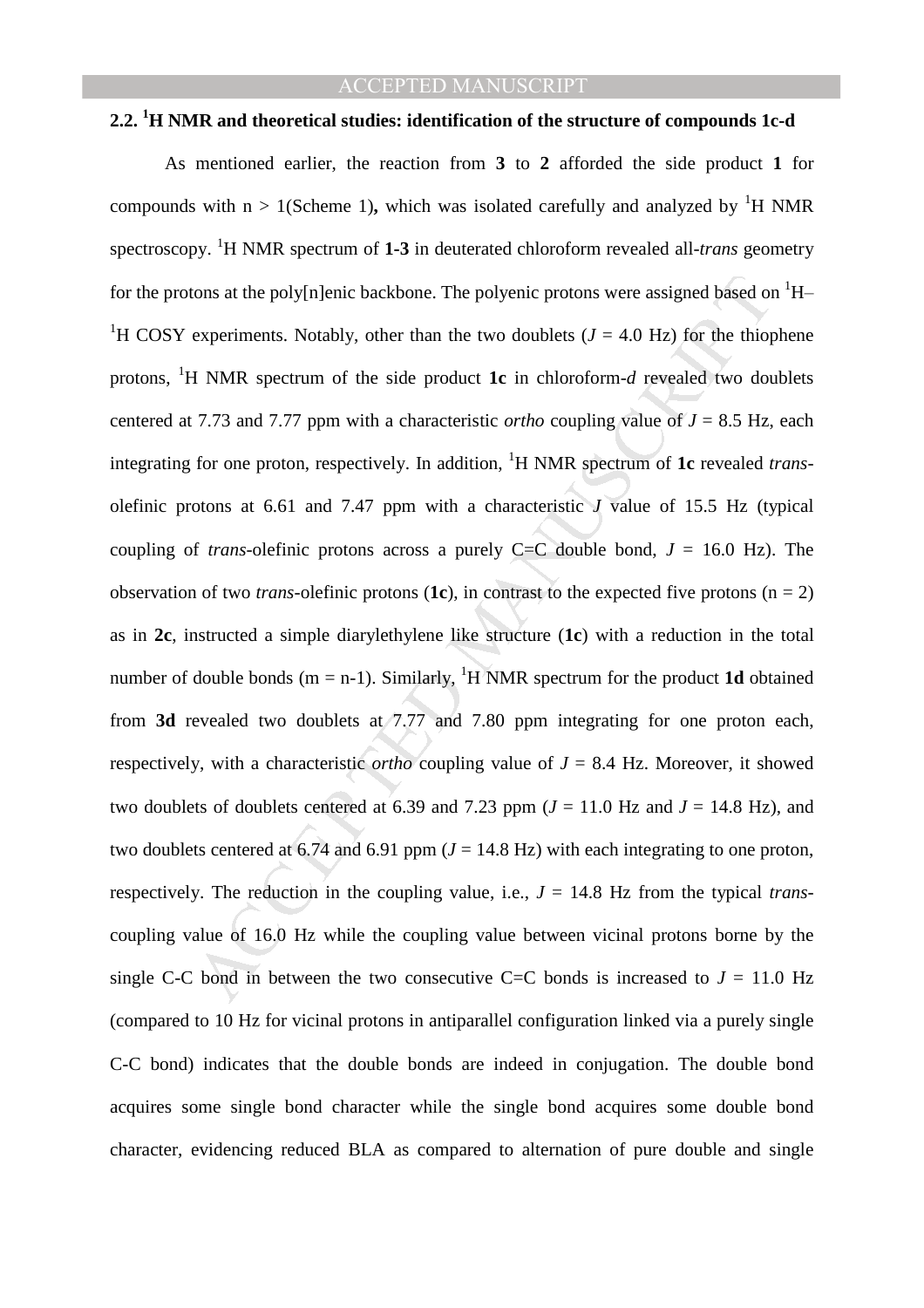BLA) for non-alternated polyenic systems (typical cyanine-like behavior).<sup>26</sup> Ediary value experimentally derived from the <sup>1</sup>H-NMR spectrum of product **1** indicate an intermediary BLA, close the reported optimal value f bonds. Moreover, in the case of polyenic compounds the average ∆*J* value, as defined by the difference in coupling constants between vicinal vinylic protons along the polyenic conjugated backbone, gives an indication of the BLA in polyenic compounds. ∆*J* amounts to ∼ 6 Hz for fully alternated polyenic systems (maximum negative BLA) and ∆*J* = 0 Hz (vanishing BLA) for non-alternated polyenic systems (typical cyanine-like behavior).<sup>2b</sup> Hence the intermediary value experimentally derived from the <sup>1</sup>H-NMR spectrum of product **1d** (∆*J*  = 3.8 Hz) indicate an intermediary BLA, close the reported optimal value for maximum quadratic hyperpolarizability  $\beta$ .<sup>2</sup> The fact that there are four olefinic protons in the conjugated polyenic backbone, in case of **1d**, indicates that there is reduction in the number of double bonds in the product **1d** (m = n-1 = 2), in contrast to **2d** (n = 3). Thus, <sup>1</sup>H NMR spectroscopic studies suggest a reduction of conjugation length in the side products  $1c$  (m = 1) and  $1d$  (m = 2) when compared to **2c** (n = 2) and **2d** (n = 3), respectively. Moreover, as detailed above, the polyenic linker in **1d** evidences intermediate BLA  $(\Delta J = 3.8 \text{ Hz}$  instead of typically 6 Hz for alternated purely double and single carbon-carbon bonds), whereas compound **2d** did not show any  $BLA$ . $8$ 

Molecular structures were further characterized using density functional theory (DFT) with the B3LYP exchange-correlation (XC) functional and the 6-311G(d) basis set. Table 1 gathers the relative Gibbs free enthalpies of the four rotamers with an all-*trans* configuration for the protons of the poly[n]enic backbone, as well as the geometrical parameters that characterize their degree of  $\pi$ -conjugation, namely the torsion angles between the conjugated bridge and the terminal donor and acceptor groups (Scheme 2), and the BLA along the conjugated linker. For a  $C_1...C_2...C_3$  sequence,  $BLA_{1,3} = d_{2,3} - d_{1,2}$ . For a longer conjugated chain containing *N* carbon atoms, the BLA is defined as:

$$
BLA_{1...N} = (BLA_{1,3} + BLA_{2,4} + \dots + BLA_{N-2,N})/(N-2)
$$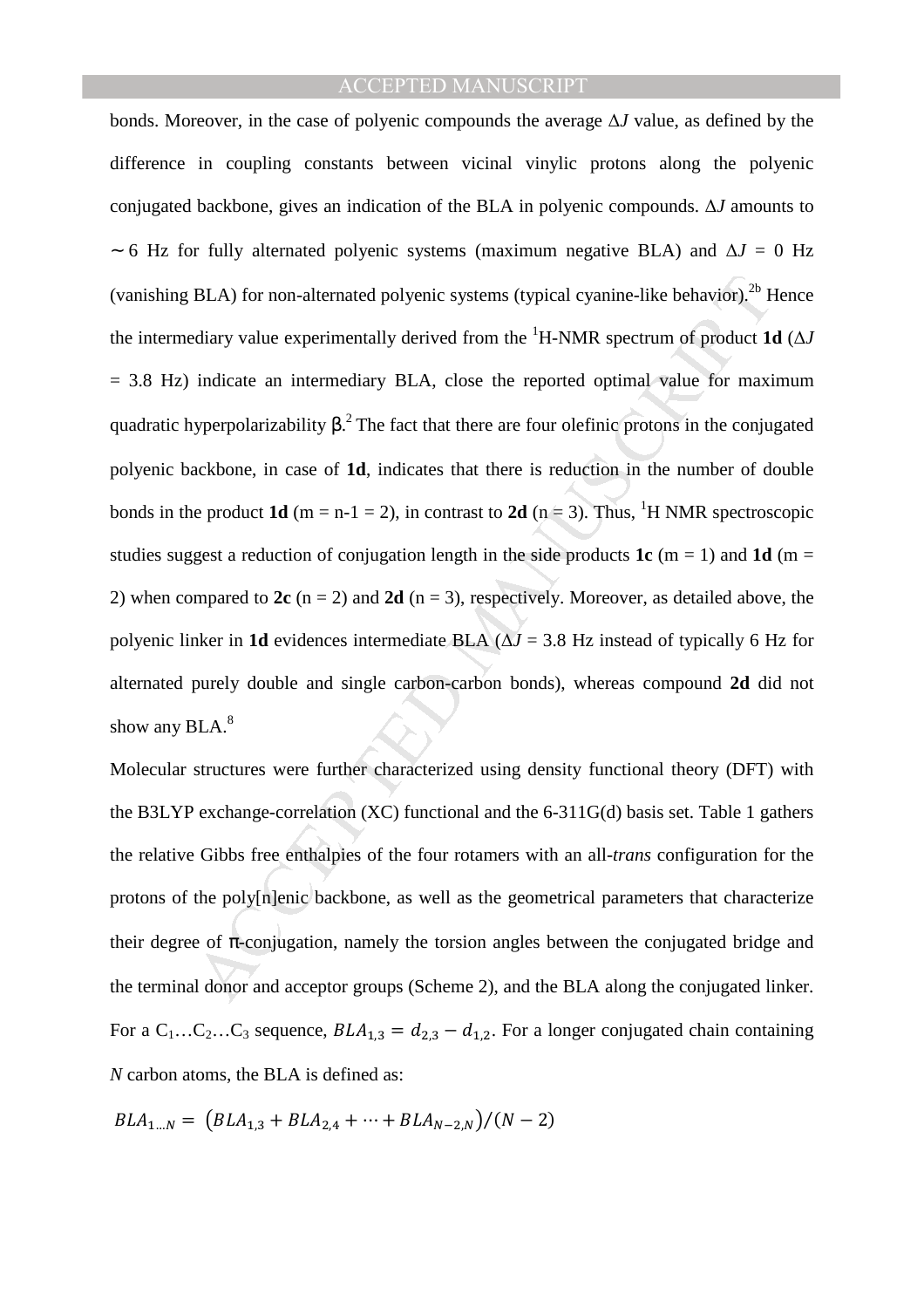$$
BLA_{1\ldots N} = 1/(N-2) \sum_{i=1}^{N-2} \{ (d_{i+1,i+2} - d_{i,i+1}) \times (-1)^{i+1} \}
$$

Note that within this convention, the BLA is negative along the conjugated linkers considered in the polyenic chromophores **1** and **2** (drawn in red in Chart 2).

For compounds **1c** and **1d**, the rotamers with  $\theta_1 \sim 180^\circ$  and  $\theta_2 \sim 180^\circ$  are the most stable, and, given the energy differences, the only ones existing with a non-negligible population at room temperature. Therefore, only the latter will be considered in the following. The BLA value calculated for **1d** is slightly smaller (in absolute value) than that of **1c**, due to the extension of the conjugated pathway. Moreover, in agreement with evidences provided by  ${}^{1}H$  NMR measurements, the linear poly[n]enes **2c-d** exhibit a much smaller BLA than their cyclized counterparts **1c** and **1d**.

#### **2.3. Mass spectrometric studies**

unds **1c** and **1d**, the rotamers with  $\theta_1 \sim 180^\circ$  and  $\theta_2 \sim 180^\circ$  are the most stable,<br>nergy differences, the only ones existing with a non-negligible population at<br>e. Therefore, only the latter will be considered i Compound 1c on examination for its mass (ESI–MS) surprisingly revealed the molecular ion peak at  $m/z$  565 (M + H)<sup>+</sup>. This accounts for a mass difference of 27 (M – 27) when compared to the product compound 2c (molecular mass: 591) highlighting the possible elimination of HCN from **2c**. In a similar fashion, compound **1d** displayed the molecular ion peak at  $m/z$  590 (M<sup>+</sup>), once again accounting for the loss of HCN (M – 27) from 2d (molecular mass: 617). Both the above observation finally attests the elimination of HCN from the direct condensation products **2c**,**d** during the course of the reaction. The HRMS confirmed the exact mass of both the products **1c** and **1d**. We note that the elimination of HCN from the tricyanopropylidene unit during the synthesis of heterocyclic compounds has been reported in the literature.<sup>9</sup> The mass spectrometric analyses convey a possible elimination of HCN from the direct condensation products **2**, to form **1**.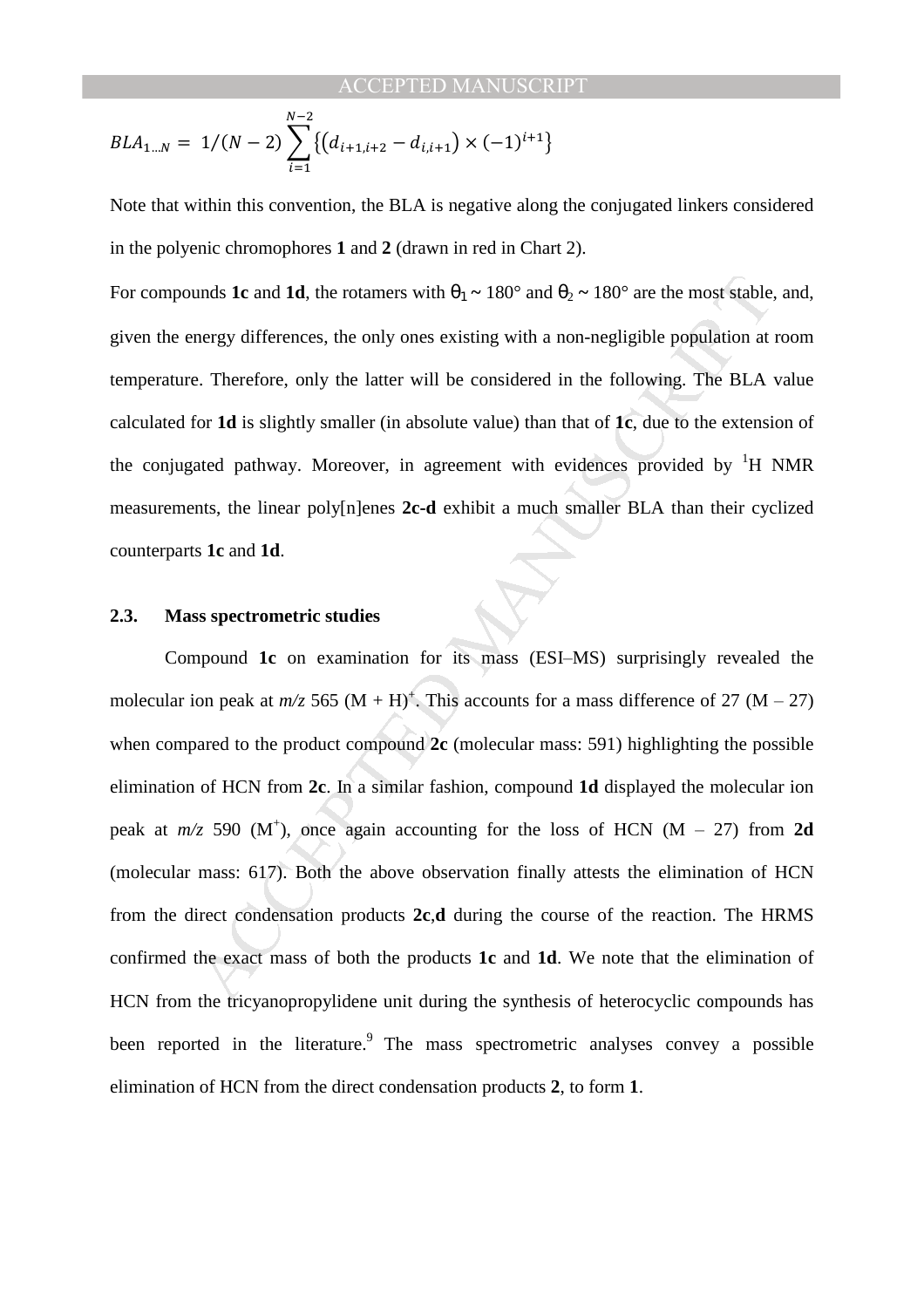#### **2.4. Probing the reaction and mechanistic rationale**

Having identified the elimination of HCN from the direct condensation products **2c** and **2d**, we questioned the reason for the formation of isolated side products **1c** and **1d** under base-mediated reaction conditions. As discussed earlier, the compound **3c/3d** (1 equiv.) upon reaction with phthalic anhydride (3 equiv.) in presence of triethylamine (3 equiv.) yields **1c**/**1d**, besides the direct condensation products **2c/2d**, respectively. To further probe the formation of **1c/1d** from **3c/3d**, comparative experiments (paths A, B and C) were carried out. A representative case for **3d** is shown below (Figure 1). All the paths A, B and C considered were thermal. While path A in figure 1 highlights the formation of **1d** via **2d**, the other two paths B and C suggest the formation of **1d** via **4d** as an intermediate.

ith phthalic anhydride (3 equiv.) in presence of triethylamine (3 equiv.) yides the direct condensation products  $2c/2d$ , respectively. To further probabilities the direct condensation products  $2c/2d$ , respectively. To f To test path A, the dichloromethane solution of **3d** was treated with phthalic anhydride in presence of triethylamine at 50  $\degree$ C (5h), which provided both the direct condensation product **2d** (50%) and the side product **1d** (32%) with complete consumption of **3d**. But when the same reaction was continued for longer duration (24h), we observed complete conversion of **3d** to **1d** with a concomitant disappearance of **2d** in the reaction mixture. It seems that longer reaction times ( $> 5$  h) at 50 °C would result in greater proportion of these side products; at shorter reaction times  $(< 2 \text{ h})$ , the formation of the side product could not be avoided. This gave us a clue that the transformation of **3d** to **1d** occurs via the formation of **2d** in the reaction medium. In order to test this hypothesis, the following conditions were tested. Firstly, the compound **2d** was treated with triethylamine in dichloromethane under reflux conditions, for a period of 12h. The formation of **1d** was observed quantitatively in the above case indicating that the formation of **1d** proceeds via **2d**. Secondly, to understand the role of the base, we performed a blank reaction (in the absence of base) with **2d** in only dichloromethane. Even after refluxing the dichloromethane solution of **2d** for a period of 24 h, we did not observe the formation of **1d** (as monitored by thin-layer chromatography (TLC)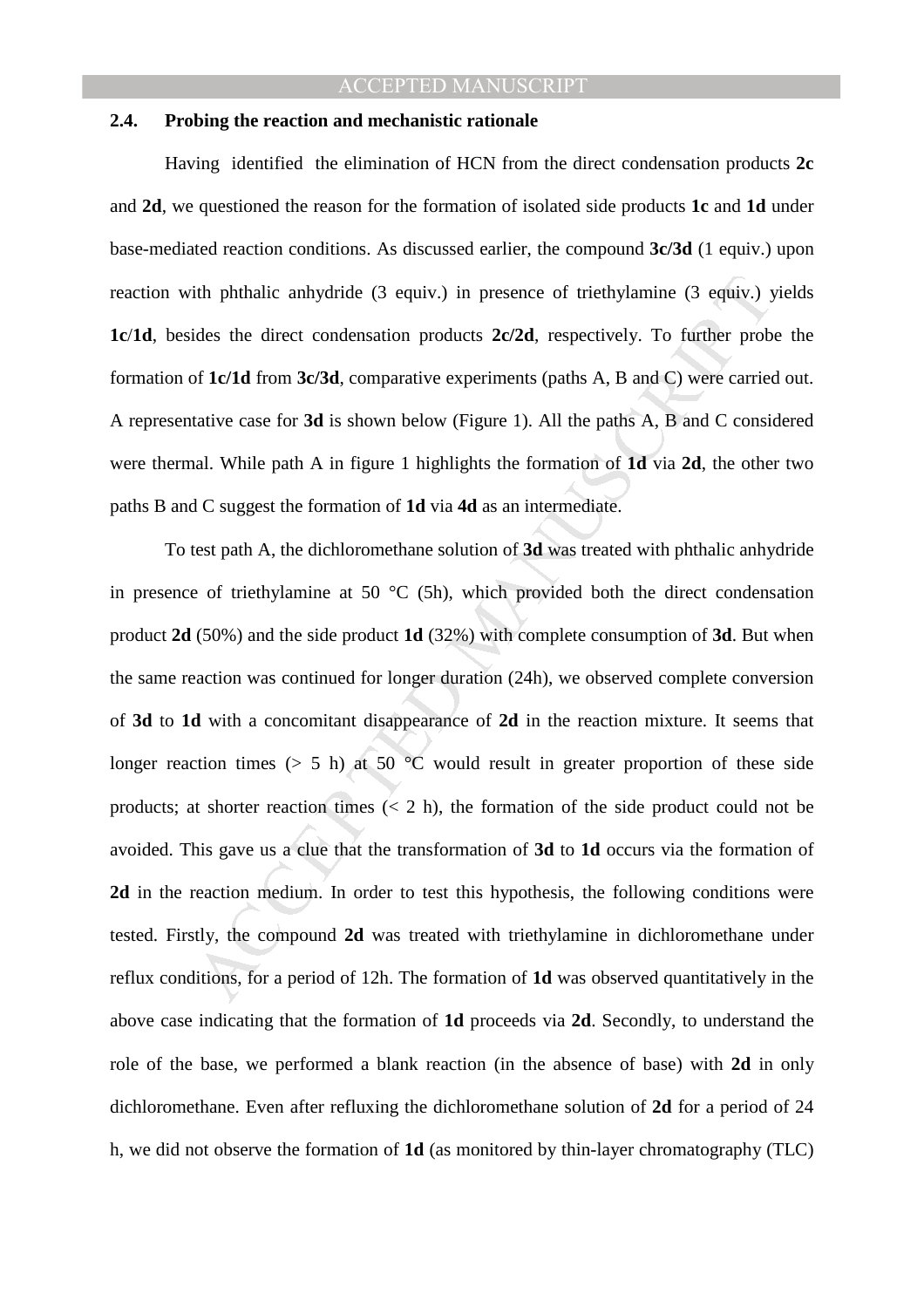and  ${}^{1}$ H NMR spectroscopy). The above reaction ascertained the importance of the base in the formation of the side product.

ated with triethylamine in the absence of phthalic anhydride. After refluxing<br>ontents for 2days,the dye **3d** did not yield the compound **1d**. The absence<br>of **1e** rules out path C. The above experiments clearly point out t Following this observation, we went on to investigate the alternative pathway that may afford **1b**, i.e., path C via path B. Initially, to test the possibility of pathway B, the compound **3d** was treated with triethylamine in the absence of phthalic anhydride. After refluxing the reaction contents for 2days,the dye **3d** did not yield the compound **1d**. The absence of formation of **1e** rules out path C. The above experiments clearly point out the formation of **2d** initially, followed by a consecutive base-induced reaction to yield **1c**, i.e., **1c** has formed via **2d**. This result, in combination with mass spectrometric analysis, suggests a base-induced elimination of HCN from **2d** leading to **1c**. In other words, path A is preferred over paths B and C. The reason for this difference in reactivity between **3d** and **2d** could be very readily discerned from the differences in their ground-state intramolecular charge transfer (i.e. polarization) and consequent dipole moment nature.

 As commonly reported in the literature, the electronic structures of strong push-pull dyes can be viewed as a linear combination between neutral (**N**) and the zwitterionic limiting resonance forms  $(ZI)$  (eq.1).<sup>2b,c,10</sup> When the above two forms have the same contribution then it is said that the dye is in the cyanine limit (leading to vanishing BLA in the polyenic chain) and the amount of ICT in the ground state is 0.5.



As indicated from NMR experiments in deuterated chloroform, the amount of ground-state ICT is lower for compound **3** compared to compound **2**. <sup>8</sup>This lower polarization of **3d**, due to the presence of amino group (electron donating) on the methine carbon at the acceptor end, seems to hindering the reaction pathway B. In contrast, the amino group after converted to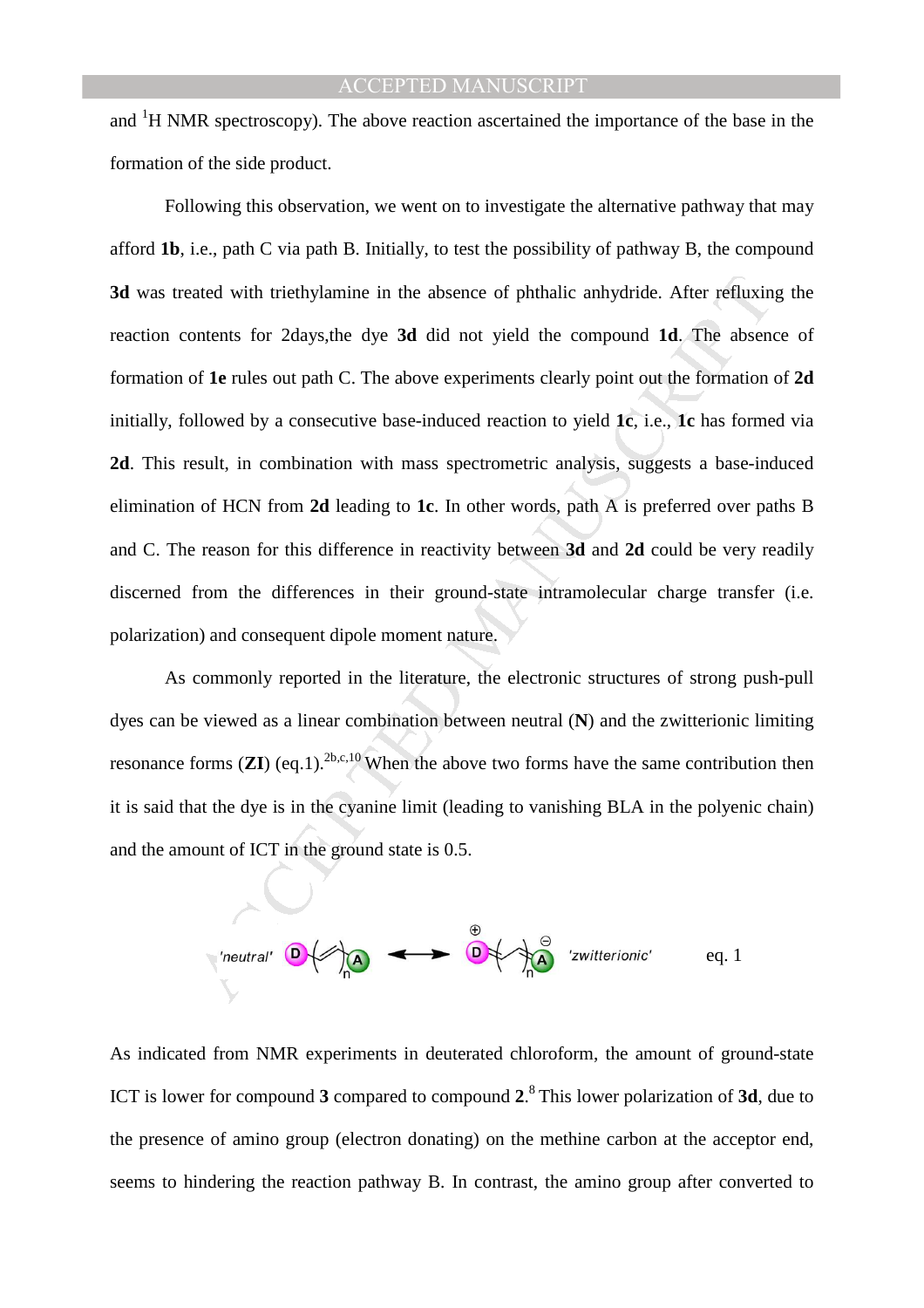bands with a marked vinylenic shift of 110 nm).<sup>8</sup> Hence, the compounds<br>om 3c-d has equal contributions from both the forms (N and ZI) and consequent-<br>d-state dipole moment (as the amount of ICT in the ground state p is t phthalimide, as in **2d**, behaves as a strong electron withdrawing (polar, polarizable) group favoring strong ICT, and hence making **2d** a strong dipole in the ground state. Indeed, it has been shown recently that the compounds **2c** and **2d** possess remarkable dipole moment (typically larger than 21 D) and display a typical cyanine behavior (BLA  $\cong$  0 and narrow absorption bands with a marked vinylenic shift of  $110 \text{ nm}$ <sup>8</sup>. Hence, the compounds **2c-d** obtained from **3c-d** has equal contributions from both the forms (**N** and **ZI**) and consequently large ground-state dipole moment (as the amount of ICT in the ground state  $\rho$  is then 0.5). Based on the above investigation and experimental results, we have hereby proposed the mechanism (Scheme 2) for the formation of **1c** starting from **2c** favored by the much larger dipole moment of **2c**. We believe that formation of diarylethene derivative **1c** occurs via a thermal isomerization of **2c** followed by the intramolecular *6-exo-trig* cyclization that arises due to a nucleophilic attack of the terminal dicyanomethine carbon (induced by the strong dipolar nature) onto the electrophilic C3-methine carbon of the polyenic backbone leading to a six-membered cyclohexadiene system (Scheme 2). This, in presence of triethylamine (base) loses HCN for attaining aromaticity resulting in substituted phenylthienylethylene derivative. This intramolecular cyclization reaction appears to be highly promoted due to the strong dipolar (cyanine-type) nature of the polar and polarizable chromophores **3**, facile formation of the six-membered cycle that leads to aromatization (energetically favorable process due to resonance stabilization) via a base-mediated elimination of HCN. The presence of two aromatic units (as opposed to one aromatic unit and a polyenic chain, in **2c/2d**) connected through a π-bridge in the resultant diarylethylene derivative **1c**/**1d** may provide increased stability (stabilization energy) to the system. Such intramolecular cyclization is unforeseen and is a case of novel observation in extended strong pull-pull polyenic systems. Though shortening of conjugation length in cyanines has been reported some time ago, the mechanism of such degradation is still not clear.<sup>2e</sup>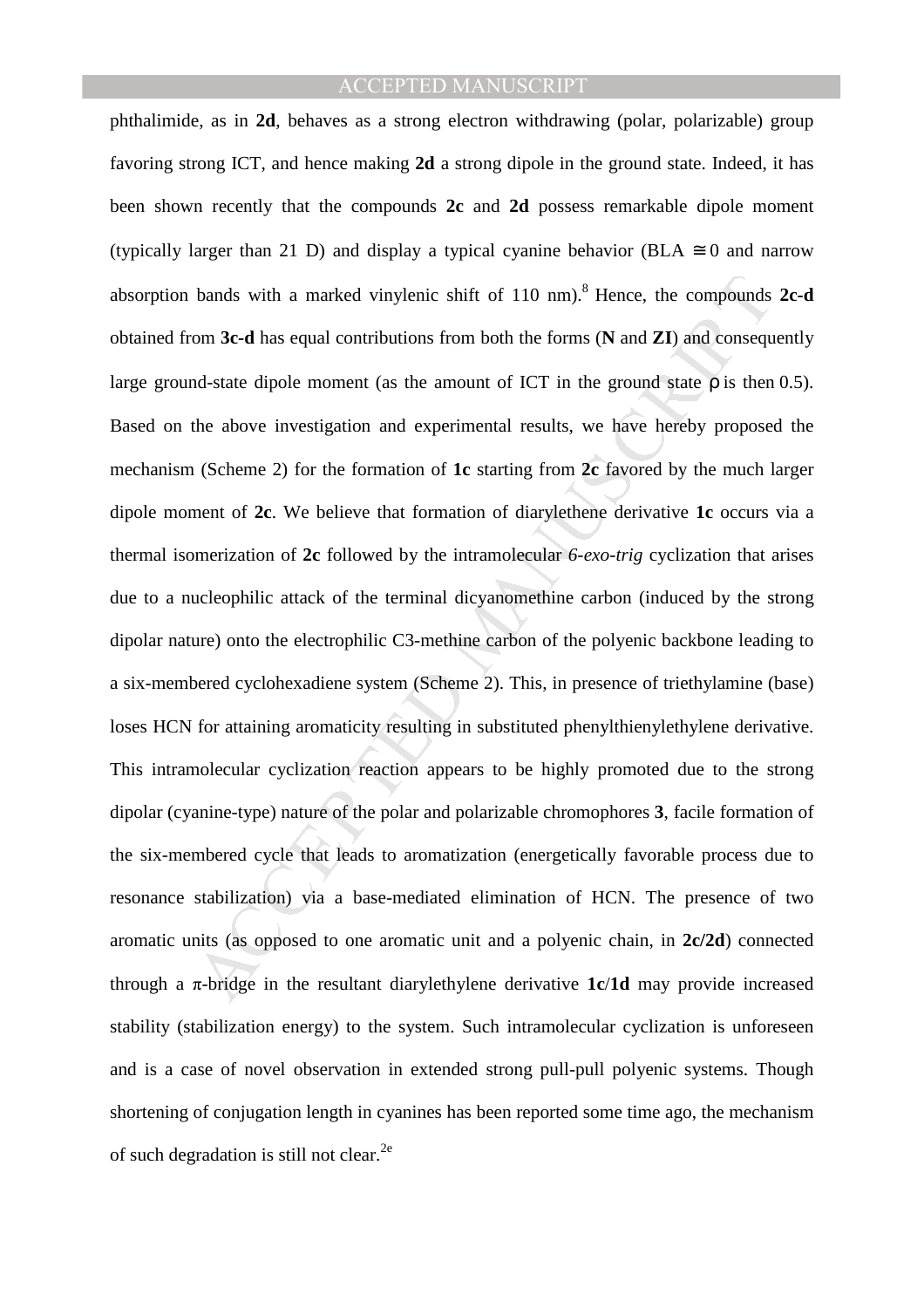It is noteworthy to mention that the intramolecular cyclization is facilitated only when the number of ethylenic linkages between the donor and acceptor is greater than one, i.e.,  $n >$ 1. For the shorter push-pull chromophores ( $n \le 1$ ), under the similar reaction conditions, such cyclized products were hardly observed. It is logical to understand that the polyenic backbone with  $n > 1$  is more flexible to undergo intramolecular cyclization via a six-membered cyclic transition state than when the backbone is with  $n \leq 1$ ; indeed, the length of the polyenic chain plays a pivotal role for the intramolecular cyclization to happen.

 As mentioned earlier, not only the donor and acceptor strength, but also the length of the polyenic chain in a push-pull chromophore determines the performance of a NLO material. The above results could also offer important insights about the mechanism of degradation of such strong push-pull polyenic chromophoric systems during process/fabrication in devices.

#### **2.5. Optical properties**

is more flexible to undergo intramolecular cyclization via a six-membered cate than when the backbone is with  $n \le 1$ ; indeed, the length of the polyenic otal role for the intramolecular cyclization to happen.<br>
mentioned In order to investigate the effect of cyclization on the ICT transition, UV-vis absorption measurements were performed in dilute chloroform solutions (ca.  $10^{-5}$  M) on cyclized derivatives **1c**,**d** and compared to the absorption data of their precursor products **2c,d**  which have been reported earlier<sup>8</sup> as well as with derivative  $2a$  having the same number of conjugated double bond in the polyenic linker as **1d** (i.e. m=p=2). The absorption spectrum for **1c**,**d** is displayed in Figure 2 and their absorption characteristics are summarized in Table 2 along with the results of time-dependent (TD) DFT calculations. As expected, these compounds showed a broad and intense absorption band in the visible region of the absorption spectrum (400-670 nm) characteristic of an ICT transition. As is evident from Figure 2, the low-energy absorption band of **1d**  $(\lambda_{\text{max}} = 551 \text{ nm})$  is red-shifted (ca. 25 nm) in agreement with increased conjugation length and broadened compared to that of **1c** ( $\lambda_{\text{max}}$  =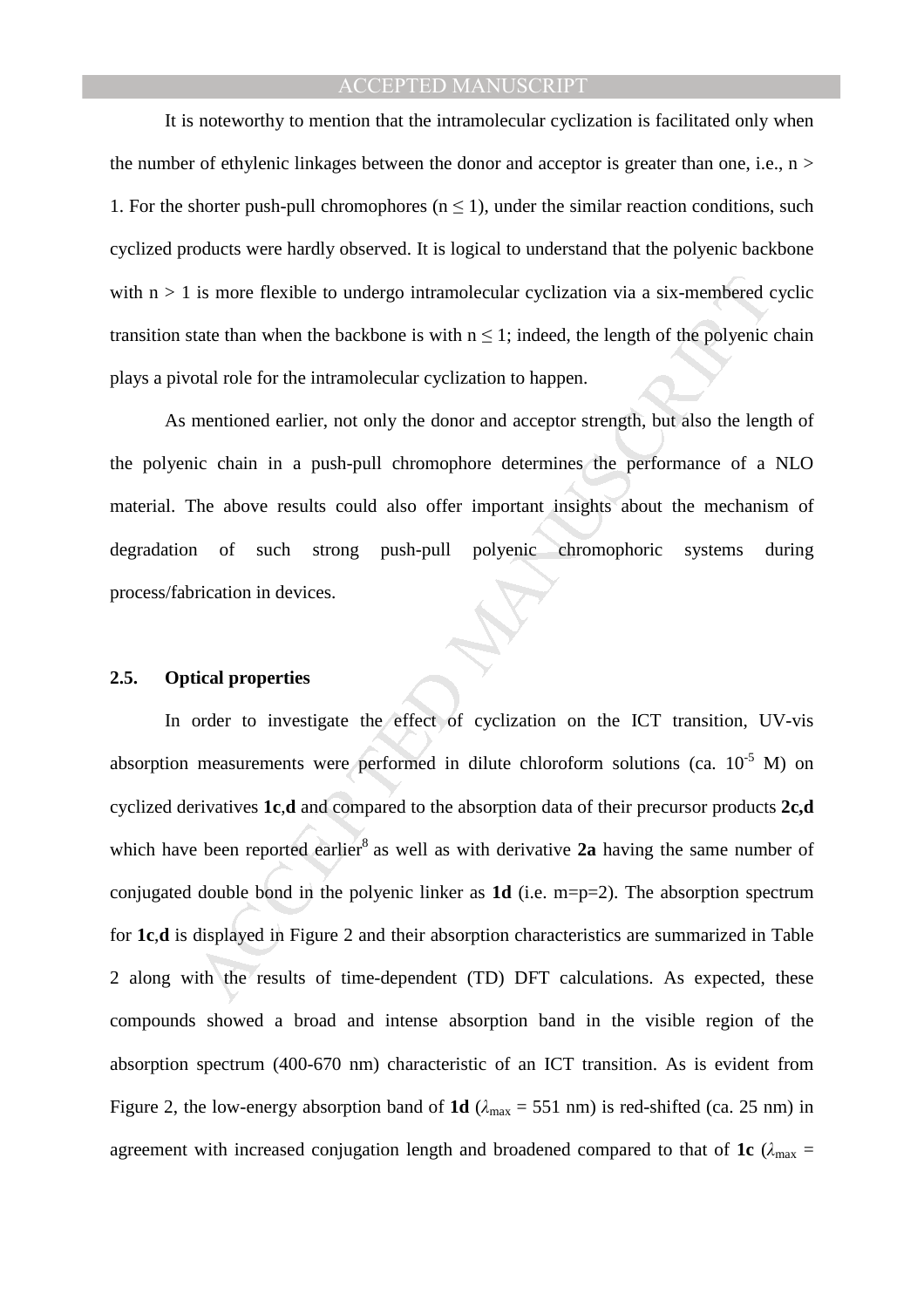pon increasing the length  $(1c\rightarrow1d)$ . Nevertheless, the oscillatory strength is as a result of the increase in the absorption width with increasing length (Tab<br>his trend is qualitatively reproduced by the calculated oscil 526 nm). Although transition energies calculated at the CAM-B3LYP/6-311+G(d) level are overestimated compared to experiments, the TDDFT calculations are consistent with UV-vis absorption measurements, the absorption maximum of **1d** being red-shifted by 43 nm with respect to **1c**. In addition, the maximum molar extinction coefficient value is found to slightly decrease upon increasing the length  $(1c \rightarrow 1d)$ . Nevertheless, the oscillatory strength is found to increase as a result of the increase in the absorption width with increasing length (Table 2). Note that this trend is qualitatively reproduced by the calculated oscillator strengths, which increase from 1.54 to 2.02 from **1c** to **1d**. In conclusion, compounds **1** show a very different absorption behavior from that of series **2** whose members exhibit very narrow absorption bands - typical of a cyanine like behavior (Table 2) - as well as narrowing of the low-energy absorption band with increasing length.<sup>8</sup> Additionally, it is important to state that the absorption spectrum of **1c-d** shows a huge blue-shift (ca. 277-365 nm) when compared to their linear polyene precursors **2c-d**. This is consistent with a reduction of conjugation subsequent to aromatic cyclization. We also observed that the molar extinction coefficients of derivatives **1** are much lower than those of the direct condensation products (**2**). These features are well reproduced by quantum chemical calculations, which predict a spectral blueshift of 200-240 nm as well as a significant decrease of the oscillator strengths when going from **2c-d** to **1c-d**. These results further evidence a reduced conjugation behavior and consequently reduced ICT (i.e.  $p<0.5$ ) and increased BLA in cyclized derivatives 1, when compared to the linear derivatives **2**. The lower ICT in compounds **1c-d** compared to **2c-d** is also evidenced by the much smaller values of ground-state dipole moments (Table 2). In addition, derivatives 1 exhibit very large photo-induced change of dipole moment  $(\Delta \mu)$ , whereas, as previously reported<sup>8</sup>,  $\Delta \mu$  is negligibly small and vanishing for linear derivatives 2. From the analysis of the total electron densities of the ground and excited electronic states,  $\Delta \mu$ can be decomposed as  $\Delta \mu = q^{CT} \times d^{CT}$ , where  $q^{CT}$  is the global amount of charge transferred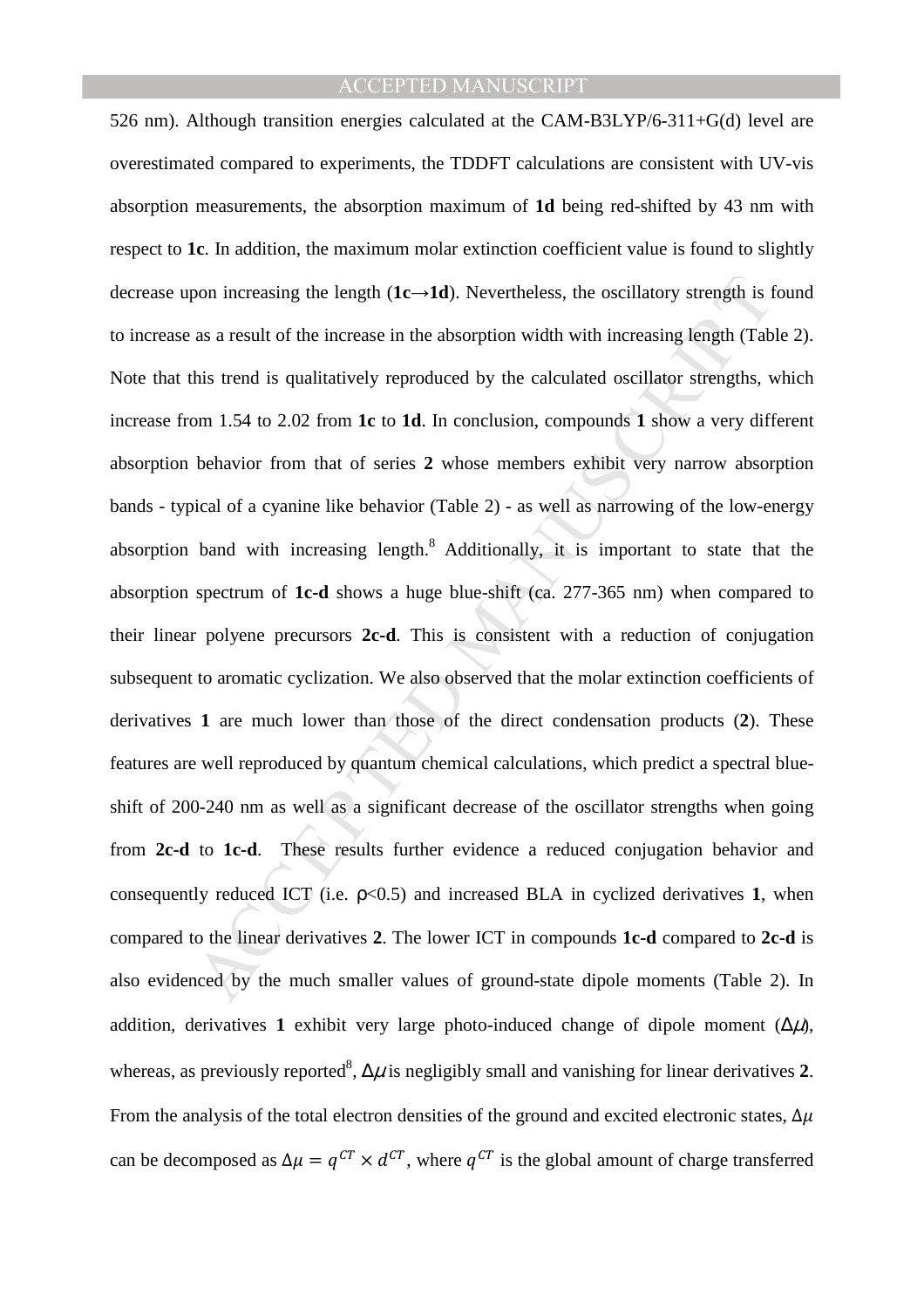upon light excitation, and  $d^{CT}$  is the distance over which this charge is transferred.<sup>11</sup> The  $q^{CT}$ and  $d^{CT}$  values reported in Table 1 evidence that the increase of  $\Delta \mu$  from 2c-d to 1c-d is due both to a slight enhancement of the photo-induced charge transfer, and to a large increase of the charge transfer distance.

#### **2.6. Hyper-Rayleigh scattering measurements**

**per-Rayleigh scattering measurements**<br>
derive β values for the novel cyclized systems **1c-d**, hyper-Rayleigh scatteriments were performed on the solutions of **1c,d** in chloroform under<br>
ca. 10<sup>5</sup> to 10<sup>6</sup> M) in order to In order to derive  $\beta$  values for the novel cyclized systems **1c-d**, hyper-Rayleigh scattering (HRS) experiments were performed on the solutions of **1c**,**d** in chloroform under high dilutions (ca.  $10^{-5}$  to  $10^{-6}$  M) in order to avoid effects of aggregation due to intermolecular interaction. The HRS experiments for 1 were conducted at  $1907$  nm  $-$  i.e. far away from its two-photon resonance – and the quadratic hyperpolarizability values  $\beta$  are given in Table 3 together with results of quantum chemical calculations. The novel cyclized push-pull chromophores **1c** and **1d** show  $\beta$  values of 39  $\times$  10<sup>-30</sup> esu and 74  $\times$  10<sup>-30</sup> esu, respectively. It is interesting to state that the additional double bond in **1d** provided a ca. 2-fold increase in the value of first order hyperpolarizability as that of **1c**, which is well reproduced by TD-DFT calculations, where the  $\beta(1d)/\beta(1c)$  ratio amounts to 2.18. As observed from Table 3, compounds **1c,d** show much smaller β values than their elongated precursors **2c,d** which show very large resonance enhancement in relation with their cyanine-like behavior. However, when comparing the β values of compounds **1d** and **2a** having the same number of double bonds (i.e.,  $m=p=2$ ) and absorbing in the same spectral region, we observed that diene **1d** shows a 60% larger β value than diene **2a** though being slightly blue-shifted. This observation is consistent with the classical picture in terms of BLA/β response relationship as **1d** shows intermediate BLA value ( $\Delta J$  close to optimum value of 3 Hz)<sup>2a</sup> whereas **2a** has vanishing BLA.<sup>8</sup> In addition to the theoretical  $\beta_{HRS}$  values ( $\beta_{HRS}^{calc}$ ), Table 3 also reports the main diagonal component of the  $\beta$  tensor,  $\beta_{zzz}$  (with z defined as the charge transfer axis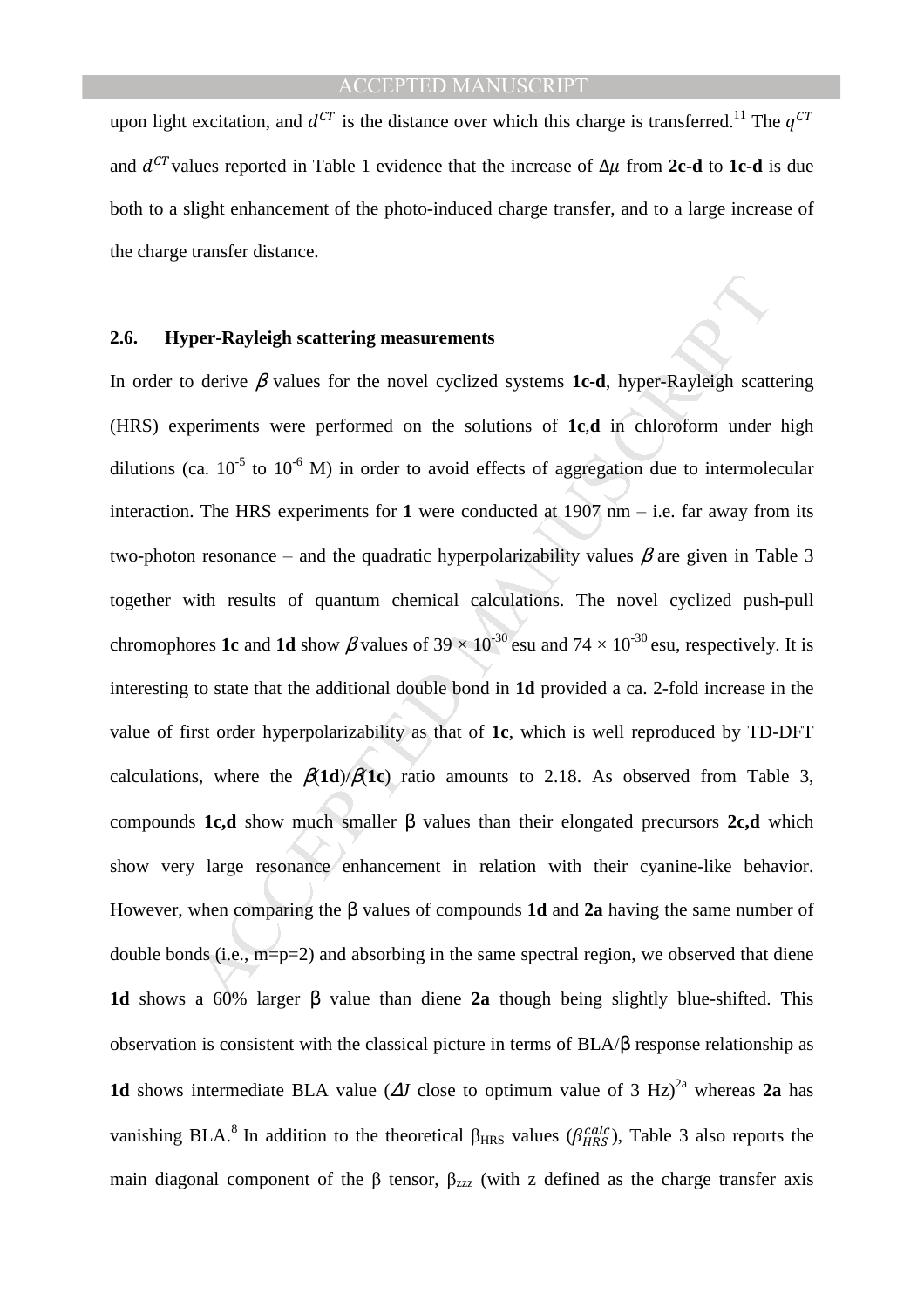parallel to the poly[n]enic backbone, see Chart 2) as well as the depolarization ratio (DR) calculated at the CAM-B3LYP/6-311G(d) level. DR gives information on the symmetry of the molecular part responsible for the HRS signal. In the case of ideal 1-dimensional (1D) push-pull chromophores, for which  $β_{zzz}$  is the only non-vanishing component of the β tensor, DR = 5.<sup>12</sup> Moreover, for those ideal 1D systems,  $\beta_{zzz}^{1D} = \sqrt{35/6} \beta_{HRS}$ . Thus, the  $\beta_{zzz}/\beta_{zzz}^{1D}$ ratios, gathered in Table 3, measure the deviation from the ideal 1D case of the NLO responses of the various chromophores.

Moreover, for those ideal 1D systems,  $\beta_{zz}^{1D} = \sqrt{35/6} \beta_{HRS}$ . Thus, the  $\beta_{zzz}$ <br>nered in Table 3, measure the deviation from the ideal 1D case of the<br>of the various chromophores.<br>At for  $\pi$ -conjugated push-pull mole As expected for  $\pi$ -conjugated push-pull molecules having a strong dipole moment in their electronic ground state, the  $\beta_{zzz}$  component largely dominates the HRS responses of derivatives **1** and **2**. The strong 1D nature of the NLO responses is further confirmed by the DR values, all close to 5. From **1c** to **1d**, as well as within the **2a-d** series, the increase of the conjugation length reinforces the 1D character of the NLO response, as indicated by the progressive increase of the DR values and of the  $\beta_{zzz}/\beta_{zzz}^{1D}$  ratios. Surprisingly, the calculations predict a stronger 1D character for the cyclized derivatives **1c-d** than for their linear precursors **2c-d**.

## **2.7. Thermal properties**

It is known that conjugated push-pull chromophores with elongated polyenic  $\pi$ -spacers may lead to very large non-linear responses.<sup>2</sup> However, one of the prime concerns for them to be considered for use as suitable non-linear optical materials in electro-optic devices, is their chemical and thermal stability.<sup>13</sup> Having studied the chemical degradation under basic conditions of these systems, we started to estimate the thermal stability, i.e., thermal decomposition temperature  $(T_d)$ , of 1 by thermogravimetric analysis (TGA) under the argon gas atmosphere. The  $T<sub>d</sub>$  values are provided in Table 3. All the cyclized products showed thermal decomposition temperature beyond 250 °C, which is quite attractive. Indeed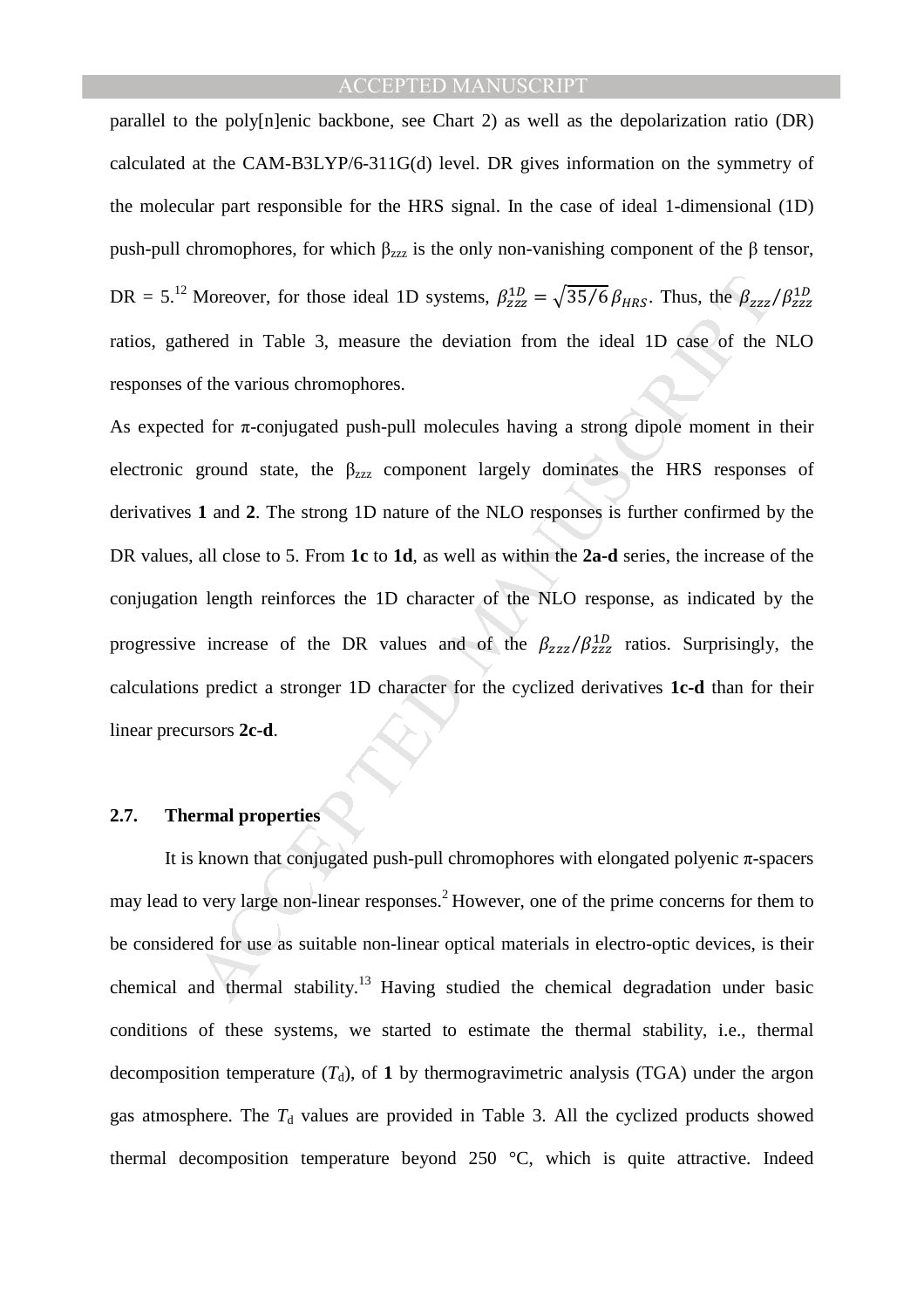arylphenylethylene derivatives **1c-d** thus exhibit higher thermal stabilities than their linear poly[n]ene counterparts **2**. This increased thermal stability can be ascribed to the cyclization. Indeed, it has been reported earlier that stilbene-type push-pull derivatives exhibit higher thermal stabilities than linear polyenic analogues of equal length.<sup>3a</sup> It has also been realized that incorporation of an aromatic/heteroaromatic ring in the polyenic chain would improve their stability, thanks to the effect of aromaticity of the ring which is expected to lower the energy level of the HOMO, thus making it more difficult to undergo oxidation or chemical degradation.<sup>3b</sup>

#### **3. Conclusions**

oration of an aromatic/heteroaromatic ring in the polyenic chain would im<br>ity, thanks to the effect of aromaticity of the ring which is expected to lowe<br>el of the HOMO, thus making it more difficult to undergo oxidation o The present study has demonstrated that elongated merocyanine dyes bearing three cyano and one phthalimido electron-withdrawing substituents at one end may undergo intramolecular cyclization under basic conditions. The terminal triene moiety bearing the three cyano substituents and a phthalimide unit undergoes cyclization followed by aromatization (in relation with HCN elimination). This base-promoted reaction yields new magenta dyes having a phenyl terminal ring bearing two cyano and one phthalimido substituents. We believe that this unprecedented reaction is favored by the large dipole moment (i.e.  $\geq$  21 D) of their elongated merocyanine precursors. As expected from the reduction in the polyenic chain length and number of cyano substituents, these dyes show improved transparency in the visible region (resulting from a marked major hypsochromic and hypochromic shift of the absorption band) as compared to their merocyanine precursors. In addition their nonlinear response β (quadratic polarizability) is found to be larger than the merocyanine dyes having the same number of double bonds in the polyenic system while their thermal stability is improved. As such, these novel short derivatives represent promising new dyes with improved nonlinearity/stability/transparency properties, to serve as materials for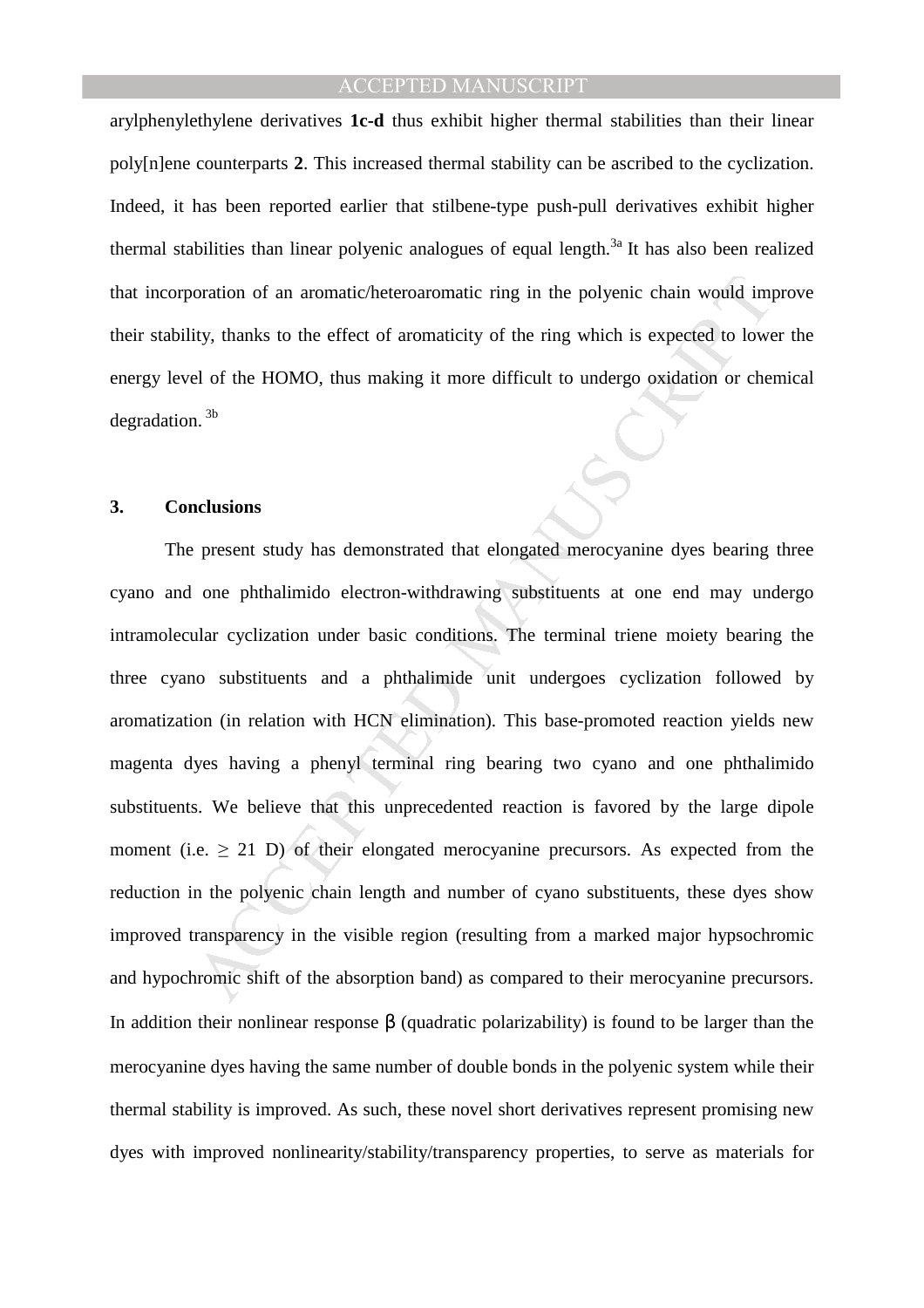nonlinear optics. This also opens new directions for the design of probes for nonlinear bioimaging.<sup>14</sup>

#### **4. Acknowledgements**

 MBD and PKD thank the Indo-French Centre for Promotion of Advanced Research (IFCPAR)/Centre Franco-Indien pour la Promotion de la Recherche Avancée (CEFIPRA) for financial support, and a PDF to VP. MBD gratefully acknowledges financial support from Conseil Régional d'Aquitaine (Chaire d'accueil grant). FC thanks Dr. V. Liégeois for helpful discussions. The calculations were performed on the "Mésocentre de Calcul Intensif Aquitain" (MCIA) of the University of Bordeaux, financed by the Conseil Régional d'Aquitaine and the French Ministry of Research and Technology.

#### **5. Experimental section**

#### **5.1. General aspects**

*iD* and PKD thank the Indo-French Centre for Promotion of Advanced Res<br>
Centre Franco-Indien pour la Promotion de la Recherche Avancée (CEFIPRA)<br>
upport, and a PDF to VP. MBD gratefully acknowledges financial support<br>
gi All reactions were carried out under argon. Solvents were generally dried and distilled prior to use. Reactions were monitored by TLC on Merck 60 F254 aluminum sheets precoated with silica gel. Column chromatography was performed using Merck silica gel Si 60 (40–63 mm, 230–400 mesh), unless otherwise noted. NMR studies were carried out by Bruker Avance AV 300 ( ${}^{1}$ H: 300.13 MHz,  ${}^{13}$ C: 75.48 MHz) or Bruker AV 500 ( ${}^{1}$ H: 500.13 MHz, <sup>13</sup>C: 125.47 MHz)high performance digital FTNMR spectrometer in CDCl<sub>3</sub> solutions; <sup>1</sup>H chemical shifts are given in ppm relative to TMS as internal standard, *J* values in Hz, and <sup>13</sup>C chemical shifts relative to the central peak of CDCl<sub>3</sub> at  $77.0$  ppm. Infrared spectroscopic studies were performed on neat solids on a Perkin-Elmer Spectrum 100 ATR instrument. High-resolution mass spectra (HRMS) were recorded at the Centre Régional de Mesures Physiques de l'Ouest (C.R.M.P.O., Rennes), using a Micromass MS/MS ZABSpec TOF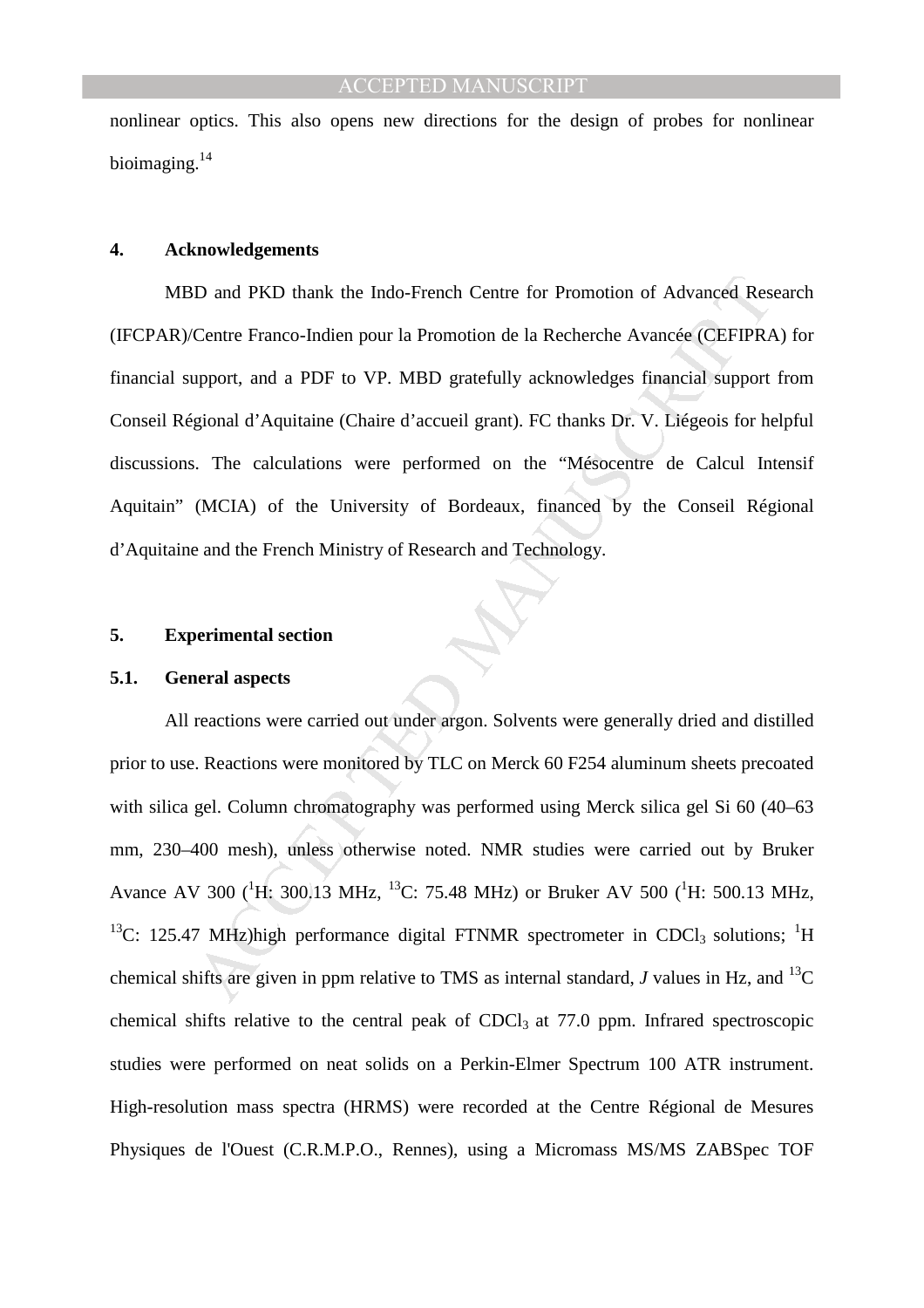instrument with EBE TOF geometry; liquid secondary ion mass spectrometry (LSIMS) was performed at 8 kV with Cs<sup>+</sup> in *m*-nitrobenzyl alcohol (mNBA). UV-Vis absorption spectra were recorded on a Jasco V-570 UV-vis spectrophotometer at ambient temperature; solvents used were of spectroscopic grade. The first hyperpolarisabilities  $\beta$  of the compounds were measured at 1907 nm by using the hyper-Rayleigh scattering technique in solution, as described in our previous report.<sup>8,15</sup> Thermal stabilities were estimated on a Perkin Elmer thermal gravimetric analyzer under a flow of nitrogen gas at a heating rate of 10 °C per minute.

#### **5.2. Synthesis of push-pull dyes.**

 While the synthetic procedure for the preparation of **2**, **3a-d** has been reported earlier from our laboratory,<sup>8</sup>the general procedure for the preparation of **1b**,**c** and **4b** is given below.

### **5.2.1. General procedure for the preparation of 1c.**

at 1907 nm by using the hyper-Rayleigh scattering technique in solutio<br>in our previous report.<sup>8,15</sup> Thermal stabilities were estimated on a Perkin F<br>avimetric analyzer under a flow of nitrogen gas at a heating rate of 10 The typical procedure for the preparation of **1c** is as follows: to a well stirred solution of the mixture of chromophore (0.44 mmol, 1.0 equiv.) and phthalic anhydride (1.32 mmol, 3.0 equiv.) in dry dichloromethane (12.0 mL) was introduced triethylamine (1.32 mmol, 3.0 equiv.) under argon gas atmosphere. The reaction mixture was heated at 50 °C for a period of 5 h. The reaction was monitored by TLC from time to time. After appropriate reaction time, the reaction mixture was concentrated at the rotary evaporator and the resulting crude residue was subjected to silica-gel column chromatography using 100% dichloromethane as the eluent. The fractions were combined, evaporated and dried to afford the by-product **1c** along with the direct condensation products in isolable yields.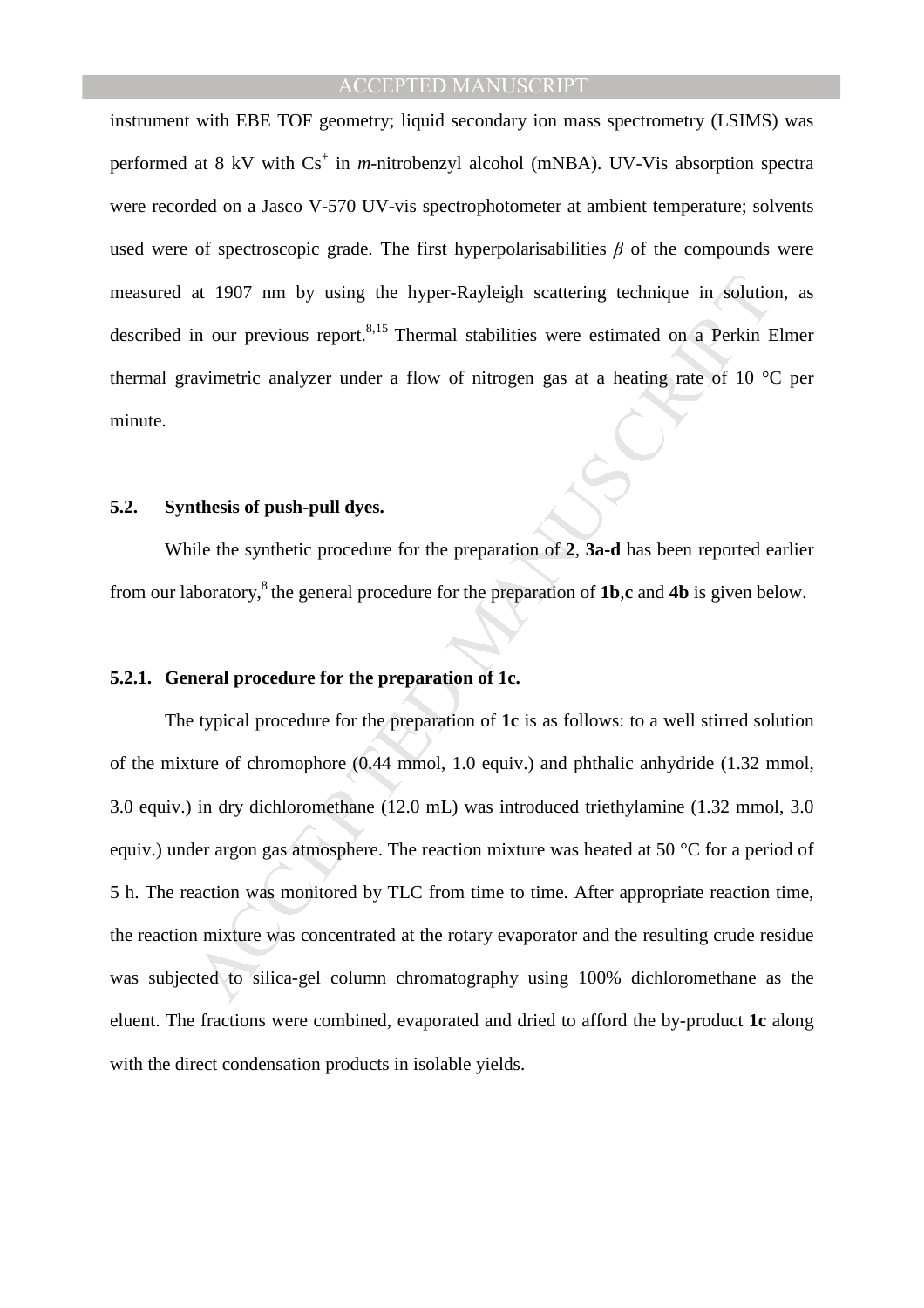N S CN NC N O O

6%; IR (neat) 2926, 2857, 2228, 1790, 1732, 1610, 1579, 1497, 1433, 1362,<br>MR (500.13 MHz, CDC1<sub>3</sub>)  $\delta$  0.90 (t, 6H,  $J = 6.0$  Hz), 1.33 (bs, 12H), 1.65 (m,<br> $J = 7.5$  Hz), 5.78 (d, 1H, H<sub>ay</sub>  $J_{\text{eq}} = 4.0$  Hz), 6.61 (d, 1H, **1c**: Yield 16%; IR (neat) 2926, 2857, 2228, 1790, 1732, 1610, 1579, 1497, 1433, 1362, 1225 cm<sup>-1</sup>; <sup>1</sup>H NMR (500.13 MHz, CDCl<sub>3</sub>) *δ* 0.90 (t, 6H, *J* = 6.0 Hz), 1.33 (bs, 12H), 1.65 (m, 4H), 3.30 (t, 4H, *J* = 7.5 Hz), 5.78 (d, 1H,  $H_{\alpha}$ ,  $J_{\alpha\beta}$  = 4.0 Hz), 6.61 (d, 1H,  $J_{AX}$  = 15.5 Hz), 7.00 (d, 1H, Hβ, *J*αβ = 4.0 Hz), 7.47 (d, 1H, *J*AX = 15.5 Hz), 7.73 (d, 1H, *J*AB = 8.5 Hz), 7.77 (d, 1H,  $J_{AB} = 8.5$  Hz), 7.86 (AA'XX', 2H), 8.03 (AA'XX', 2H); <sup>13</sup>C NMR (75.47 MHz, CDCl<sub>3</sub>)  $\delta$ 14.0, 22.6, 26.6, 27.0, 31.5, 53.7, 101.9, 108.5, 110.5, 112.5, 114.1, 115.2, 123.1, 123.8, 124.6, 131.6, 132.1, 134.9, 135.0, 135.1, 138.8, 147.7, 161.7, 165.2; HRMS (LSIMS<sup>+</sup>, mNBA) calcd for  $C_{34}H_{36}N_4O_2S$  (M + H)<sup>+</sup> $m/z$  565.2637, found 565.2631. Elemental analysis (%) for C34H36N4O2S: calcd.: C, 72.31; H, 6.43; N, 9.92; S, 5.67; found: C, 72.01; H, 6.68; N, 9.98; S, 5.88.

#### **5.2.2. Preparation of 1d.**



The similar procedure as described for **1c** is followed. **1d**: Yield 32%; IR (neat) 2927, 2857, 2229, 1851, 1733, 1570, 1528, 1429, 1358, 1257 cm<sup>-1</sup>; <sup>1</sup>H NMR (500.13 MHz, CDCl<sub>3</sub>)  $\delta$ 0.90 (t, 6H,  $J = 6.0$  Hz), 1.32 (m, 12H), 1.64 (m, 4H), 3.27 (t, 4H,  $J = 7.5$  Hz), 5.72 (d, 1H, H<sub>α</sub>,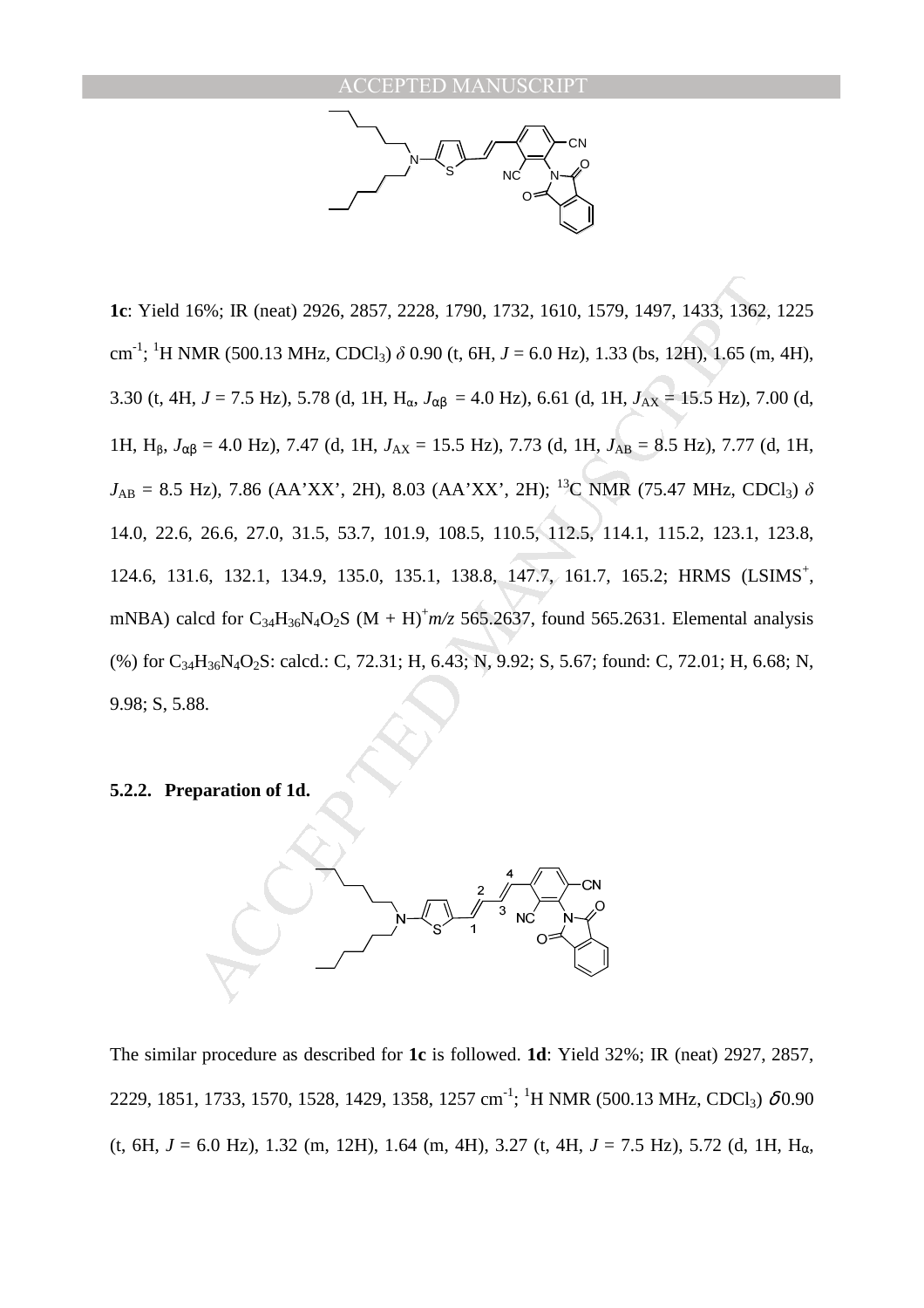$J_{\alpha\beta}$ = 4.2 Hz), 6.39 (dd, 1H, H<sub>2</sub>,  $J_{23}$  = 11.0 Hz,  $J_{21}$  = 14.8 Hz), 6.74 (d, 1H, H<sub>1</sub>,  $J_{12}$  = 14.8 Hz), 6.85 (d, 1H, H<sub>8</sub>,  $J_{\alpha\beta} = 4.2$  Hz), 6.91 (d, 1H, H<sub>4</sub>,  $J_{43} = 14.8$  Hz), 7.23 (dd, 1H, H<sub>3</sub>,  $J_{32} = 11.0$ Hz, *J*34 = 14.8 Hz), 7.77 (d, 1H, *J*AB = 8.4 Hz), 7.80 (d, 1H, *J*AB = 8.4 Hz), 7.86 (AA'XX', 2H), 8.03 (AA'XX', 2H); <sup>13</sup>C NMR (75.47 MHz, CDCl<sub>3</sub>, TMS)  $\delta$  14.0; 22.6; 26.7, 27.0, 31.6, 53.7, 101.5, 109.7, 111.4, 114.0, 115.0, 120.3, 120.5, 124.2, 124.5, 124.6, 131.5, 132.4, 134.0, 135.0, 135.3, 138.7, 139.5, 147.3, 160.2, 165.1; HRMS (ESI) calcd for  $C_{36}H_{38}N_4O_2S$  (M<sup>+</sup>)  $m/z$  590.2716, found 590.2713. Elemental analysis (%) for  $C_{36}H_{38}N_4O_2S$ : calcd.: C, 73.19; H, 6.48; N, 9.48; S, 5.43; found: C, 72.98; H, 6.58; N, 9.66; S, 5.58.

#### **5.3. Quantum chemical calculations.**

1, 109.7, 111.4, 114.0, 115.0, 120.3, 120.5, 124.2, 124.5, 124.6, 131.5, 132.4, 1<br>
3, 138.7, 139.5, 147.3, 160.2, 165.1; HRMS (ESI) calcd for  $C_{26}H_{88}N_4O_2S$ <br>
16, found 590.2713. Elemental analysis (%) for  $C_{36}H_{38}$ Molecular structures were optimized at the B3LYP/6-311G(d) level, by replacing the hexyl terminal chains by simpler methyl groups. All structures were optimized without imposing any symmetry constraint, and characterized as real minima of the potential energy surface based on their vibrational frequencies. Vertical excitation energies and excited state properties were determined using time-dependent density functional theory (TDDFT) with the longrange corrected CAM-B3LYP exchange-correlation (XC) functional and the 6-311+G(d) basis set. Dynamic (frequency-dependent) first hyperpolarisabilities were calculated at the same level of approximation, using incident wavelengths of 1907 nm without assuming Kleinman's conditions.<sup>16</sup> Solvent effects were included both in geometry optimizations and calculations of the optical properties by using the Integral Equation Formalism (IEF) version of the Polarisable Continuum Model (IEF-PCM).<sup>17</sup> Quantum chemical calculations were performed using the Gaussian  $09$  package.<sup>18</sup>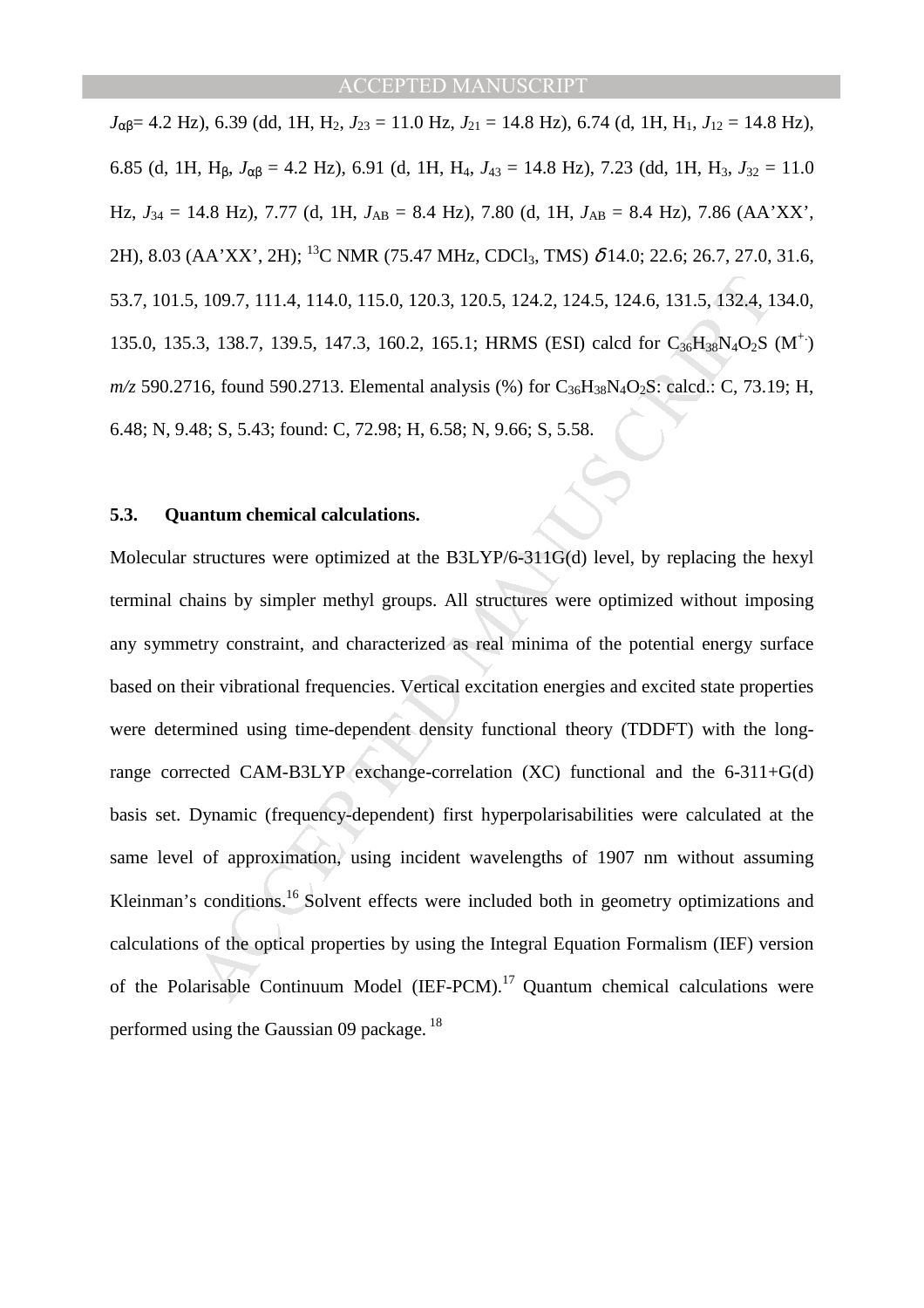#### **References**

- 1. (a) Dalton LR, Sullivan PA, Bale DH. Electric field poled organic electro-optic materials: state of the art and future prospects. Chem Rev 2010;110; 25–55. (b) Marder SR, Guest Ed. Themed issue on organic nonlinear optics. J Mater Chem 2009; 19; 7381–7568. (c) Kunkel AZ; Lenze MR; Kronenberg NM; Krause AM; Stolte M; Meerholz K; Würthner F. NIR-absorbed merocyanin dyes for BHJ solar cells. Chem Mater 2014; 26; 4856–4866.
- 7381–7568. (c) Kunkel AZ; Lenze MR; Kronenberg NM; Krause AM; Stolte<br>erholz K; Würthner F. NIR-absorbed merocyanin dyes for BHJ solar cells. Ch<br>erholz K; Würthner F. NIR-absorbed merocyanin dyes for BHJ solar cells. Ch<br>er 2. (a) Marder SR; Cheng LT; Tiemann BG; Friedli AC; Blanchard-Desce M; Perry JW; Skindhoej. Large first hyperpolarizability in push-pull polyenes by tuning of the bond length alternation and aromaticity. Science 1994; 263; 511–514; (b) Blanchard-Desce M; Alain V; Bedworth PV; Marder SR; Fort A; Runser C; Barzoukas M; Lebus V; Wortmann R. Large quadratic hyperpolarizabilities with donar-acceptor polyenes exhibiting optimum bond length alternation: correlation between structure and hyperpolarizability. Chem Eur J 1997; 3; 1091–1104. (c) Alain V; Thouin L; Blanchard-Desce M; Gubler U; Bosshard C; Günter V; Muller J; Fort V; Barzoukas M. Molecular engineering of push-pull phenyl polyenes for nonlinear optics: improved solubility, stability, and nonlinearities. Adv Mater 1999; 11; 1210–1214. (d) Plaquet A; Champagne B; Kulhánek J; Bures F; Bogdan E; Castet F; Ducasse L; Rodriguez V. Effects of the nature and length of the  $\pi$ -conjugated bridge on the second-order nonlinear optical responses of push-pull molecules including 4,5 dicyanoimidazole and their protonated forms. Chem Phys Chem 2011; 12; 3245.
- 3. (a) Andreu R; Carrasquer L; Franco S; Garín J; Orduna J; Baroja NM; Alicante R; Villacampa B; Allain B. 4*H*-Pyran-4-ylidenes: strong proaromatic donors for organic nonlinear optical chromophores. J Org Chem 2009; 74; 6647–6657. (b) Baroja NM de; Garín J; Orduna J; Andreu R; Blesa MJ; Villacampa B; Alicante R; Franco S.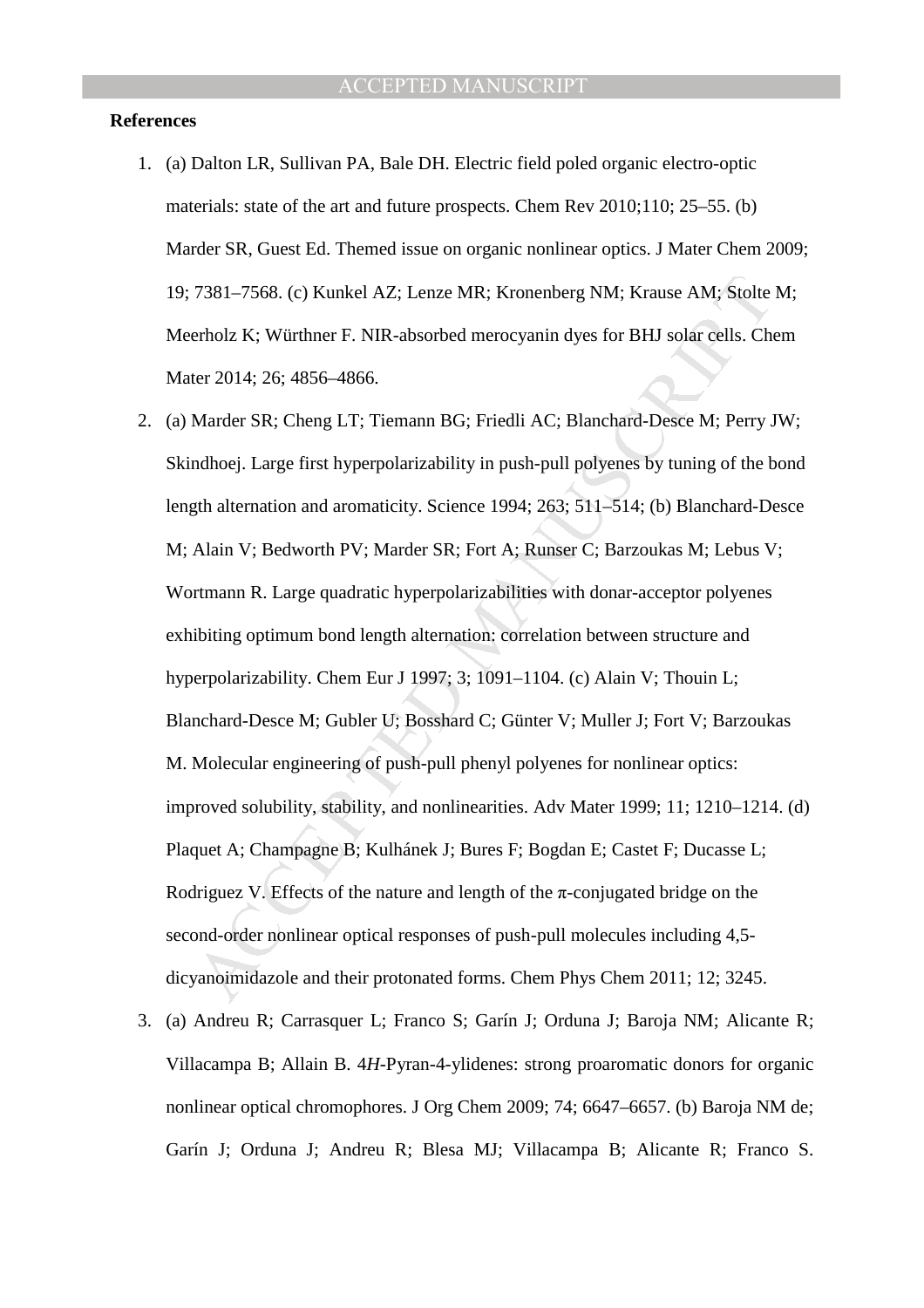omophores with multiple 4*H*-pyran-4-ylidene moieties. J Org Chem 2010<br>44–1692. (d) Davies JA; Elangovan A; Sullivan PA; Olbricht BC; Bale DH;<br>1600 IM; Eichinger BE; Robinson BH; Reid PJ; Li X; Dalton LR. Rat<br>ancement of s Synthesis, characterization, and optical properties of 4*H*-pyran-4-ylidene donor based chromophores: the relevance of the location of a thiophene ring in the spacer. J Org Chem 2012; 77; 4634–4644. (c) Andreu R; Galan E; Garín J; Herrero V; Lacarra E; Orduna J; Alicante R; Villacampa B. Linear and V-shaped nonlinear optical chromophores with multiple 4*H*-pyran-4-ylidene moieties. J Org Chem 2010; 75; 1684‒1692. (d) Davies JA; Elangovan A; Sullivan PA; Olbricht BC; Bale DH; Ewy TR; Isborn CM; Eichinger BE; Robinson BH; Reid PJ; Li X; Dalton LR. Rational enhancement of second-order nonlinearity: bis-(4-methoxyphenyl)hetero-aryl-amino donor-based chromophores: design, synthesis and electrooptic activity. J Am Chem Soc 2008; 130; 10565-10575. (e) Alías S; Andreu R; Cerdán MA; Franco S; Garín J; Orduna J.; Romero P; Villacampa B. Synthesis, characterization and optical properties of merocyanines derived from malononitrile dimer. Tetrahedron Lett 2007; 48; 6539– 6542. (f) Jang S-H; Luo J; Tucker NM; Leclercq A; Zojer E; Haller MA; Kim TD; Kang J-W; Firestone K; Bale D; Lao D; Benedict JB; Cohen D; Kaminsky W; Kahr B; Brédas JL; Reid P; Dalton LR; Jen AK-Y. Pyrroline chromophores for electro-optics. Chem Mater 2006; 18; 2982-2988.

- 4. Spangler CW; McCoy V. Preparation of conjugated aromatic polyenals by Wittig oxopropenylation. Synth Commun 1998;18; 51–59.
- 5. Andreu R; Carrasquer L; Cerdán MA; Fernández A; Franco S; Garín J; Orduna J. A simple synthesis of 2-methyl-1,3-dithiolium and related cations. Synlett 2007; 1470– 1472.
- 6. (a) Wolf JJ; Wortmann R. Organic materials for second-order non-linear optics. Adv Phys Org Chem 1999; 32; 121–217. (b) Suponitsky KY; Timofeeva TV; Antipin MY. Molecular and crystal design of nonlinear optical organic materials. Russ Chem Rev 2006; 75; 457–496.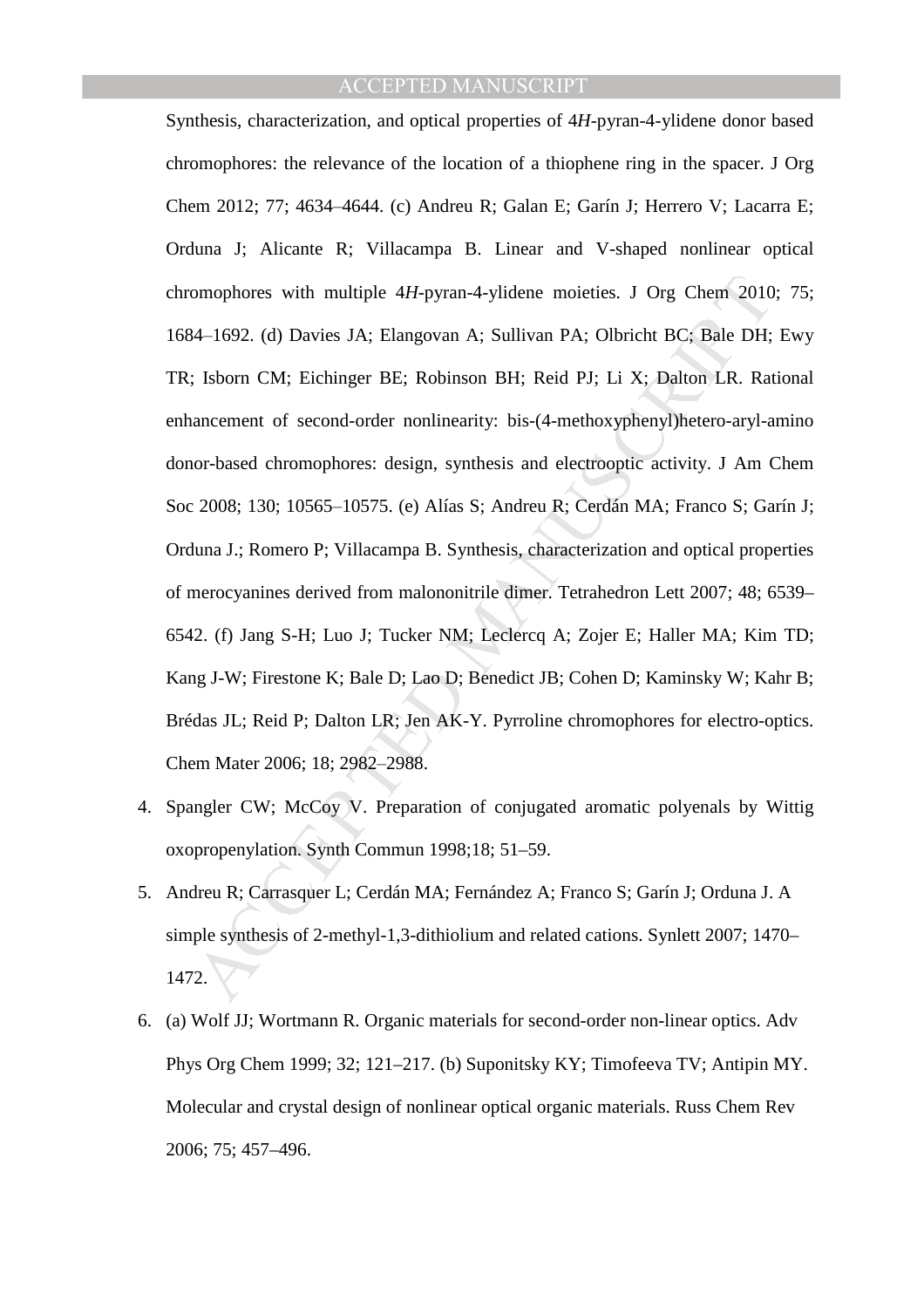- 7. (a) Vanmaele LJ. New dyes derived from malononitrile dimer. Tetrahedron Lett 1992; 33; 961–964. (b) Reidlinger C; Dworczak R; Junek H. Fischer's base as an electron donor for new penta- and heptamethines. Dyes Pigments 2000; 44; 219–226. (c) Fatiadi AJ. New applications of malononitrile in organic chemistry. Synthesis 1978; 165–204. (d) Freeman F. The chemistry of malononitrile. Chemical Rev 1969; 69; 591–624. (d) Bardasov IN; Mihailov DL; Alekseeva AU; Ershov OV; Nasakin OE. Heterocyclization of arylmethylidene derivatives of malononitrile dimer: synthesis of 4-amino-6-aryl -2-halopyridine-3,5-dicarbonitriles. Tetrahedron Lett 2013; 54; 21–22.
- 8. Parthasarathy V; Pandey R; Stolte M; Ghosh S; Castet F; Würthner F; Das PK; Blanchard-Desce M. Combination of cyanine behavior and giant hyperpolarizability in novel merocyanine dyes: beyond the bond length alternation (BLA) paradigm. Chem Eur J 2015; 21; 14211-14217.
- 9. Khan MN; Fleury J-P; Baumlin P; Hubschwerlen C. A new route to trinuclear carbocyanines. Tetrahedron 1985; 41; 5341–5345.
- 10. Oudar JL; Chemla V. Hyperpolarizabilities of the nitroanilines and their relations to the excited state dipole moment. J Chem Phys 1977; 66; 2664–2668.
- i–204. (d) Freeman F. The chemistry of malononitrile. Chemical Rev 1969; 69<br>
–624. (d) Bardasov IN; Mihailov DL; Alekseeva AU; Ershov OV; Nasakin Ol<br>
erocyclization of arylmethylidene derivatives of malononitrile dimer: s 11. (a) Bahers T Le; Adamo C ; Ciofini I. A qualitative index of spatial extent in chargetransfer excitations. J Chem Theory Comput 2011; 7; 2498–2506; (b) Jacquemin D; Bahers T Le; Adamo C; Ciofini I. What is the ''best'' atomic charge model to describe through-space charge-transfer excitations? Phys Chem Chem Phys 2012; 14; 5383– 5388.
- 12. (a) Brasselet S; Zyss J. Multipolar molecules and multipolar fields: probing and controlling the tensurial nature of nonlinear media. J Opt Soc Am B 1998; 15; 25. (b) Castet F; Bogdan E; Plaquet L; Ducasse B; Champagne V; Rodriguez V. Reference molecules for nonlinear optics: A joint experimental and theoretical investigation. J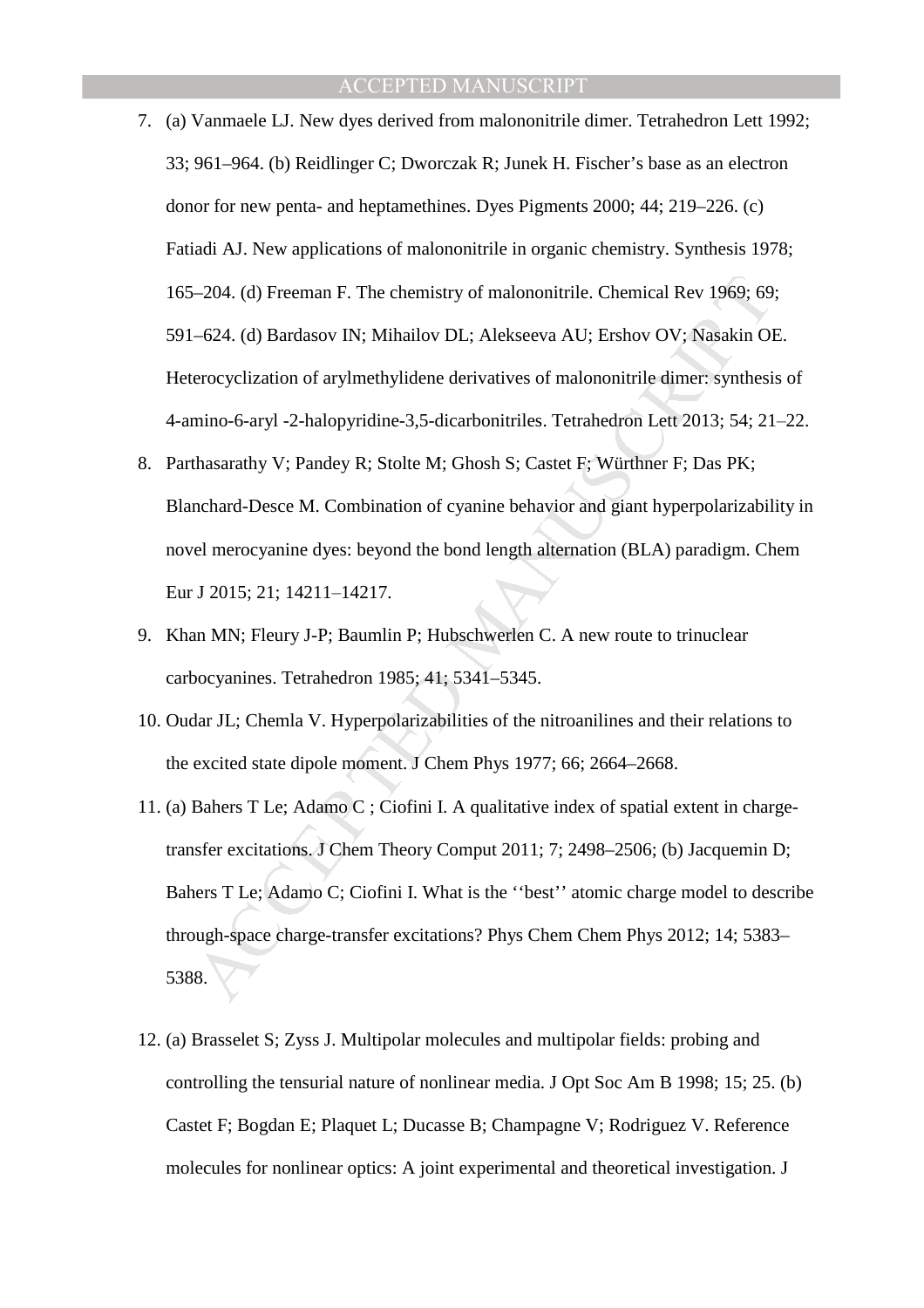Chem Phys 2012, 136, 024506.

- 13. Benight SJ; Bale DH; Olbricht BC; Dalton LR. Organic electro-optics: understanding material structure/function relationships and device fabrication issues. J Mater Chem 2009; 19; 7466–7475.
- 14. López-Duarte I; Chairatana P; Wu Y; Pérez-Moreno J; Bennett PM; Reeve J E; Boczarow I; Kaluza W; Hosny NA; Stranks SD; Nicholas RJ; Clays K; Kuimova MK; Anderson HL. Thiophene-based dyes for probing membranes. Org Biomol Chem 2015; 13; 3792-3802.
- 19; 19; 1400–1413.<br>
Evez-Duarte I; Chairatana P; Wu Y; Pérez-Moreno J; Bennett PM; Reeve J E; Exarow I; Kaluza W; Hosny NA; Stranks SD; Nicholas RJ; Clays K; Kuimova<br>
derson HL. Thiophene-based dyes for probing membranes. 15. Venkatakrishnan P; Pandey R; Terenziani F; Das PK; Blanchard-Desce M. Combined transparency and optical nonlinearity enhancement in flexible covalent multimers by operating through-space interactions between dipolar chromophores. Phys Chem Chem Phys 2014; *16;* 9096–9103.
- 16. Bersohn R; Pao YH; Frisch HL. Double-quantum light scattering by molecules. J Chem Phys 1966; 45; 3184.
- 17. (a) Tomasi J; Persico M. Molecular interactions in solution: an overview of methods based on continuous distributions of the solvent. Chem Rev 1994; 94; 2027. (b) Tomasi J; Mennucci B; Cammi R. Quantum mechanical continuum solvation models. Chem Rev 2005; 105; 2999.
- 18. Gaussian 09, Revision D.01, M. J. Frisch et al. Gaussian, Inc., Wallingford CT, 2009.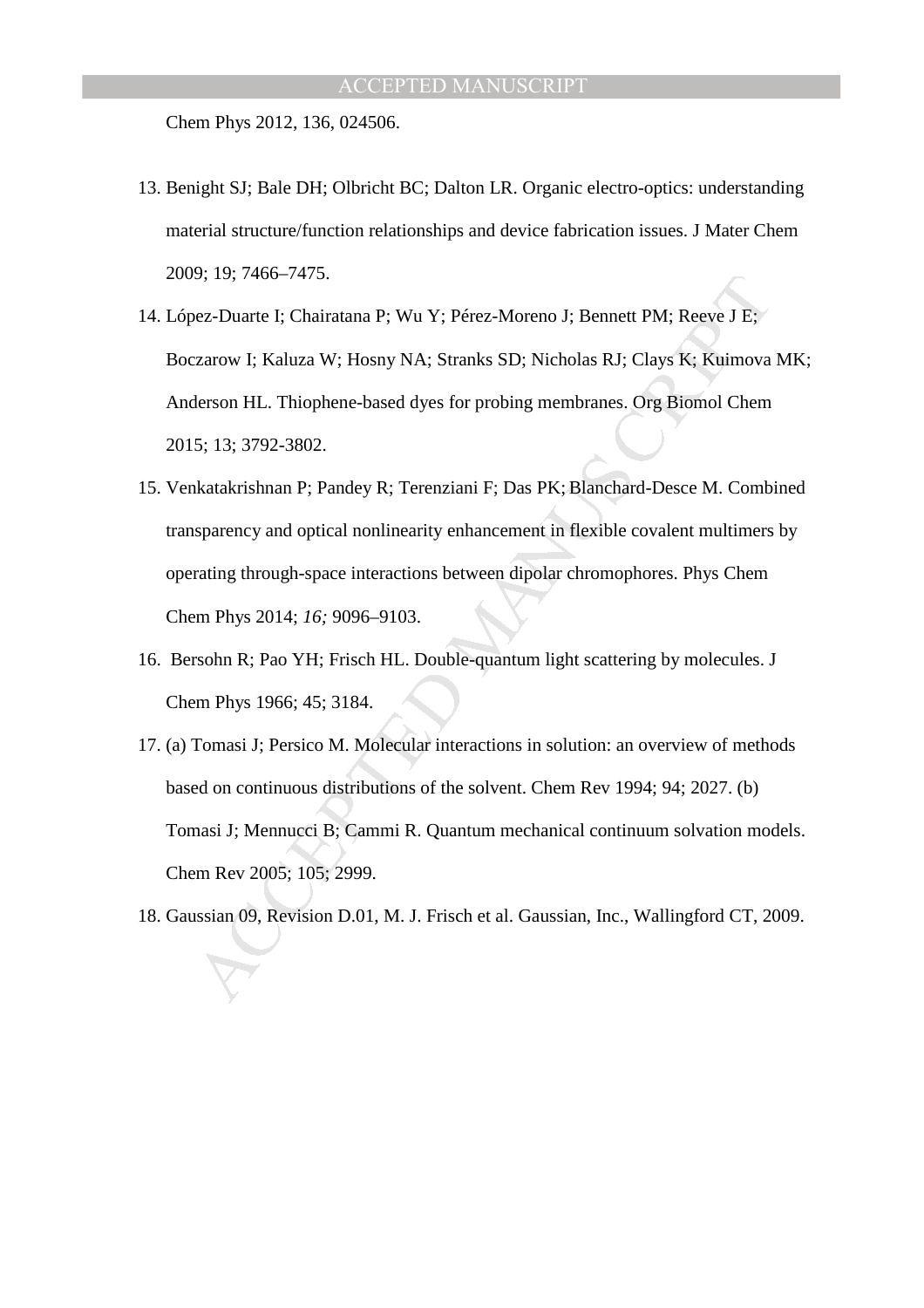| <b>Table 1.</b> Relative Gibbs free enthalpies ( $\Delta G$ , kcal.mol <sup>-1</sup> ), torsion angles ( $\theta_1$ and $\theta_2$ , degrees), |
|------------------------------------------------------------------------------------------------------------------------------------------------|
| and bond length alternation (BLA, $\AA$ ) along the conjugated linker for the four rotamers of                                                 |
| compounds 1c-d, as optimized at the B3LYP/6-311G(d) level in chloroform. The BLA for                                                           |
| derivatives of series $2^8$ have been added for the sake of comparison.                                                                        |

|                                       |                                                                                                                                                                                                                                                                                                                                                                                                                                                                                                                                                                                                                            | cpd         | $\Delta G$                        | $\theta_1$ | $\Theta_2$                         | <b>BLA</b>    |                              |              |         |
|---------------------------------------|----------------------------------------------------------------------------------------------------------------------------------------------------------------------------------------------------------------------------------------------------------------------------------------------------------------------------------------------------------------------------------------------------------------------------------------------------------------------------------------------------------------------------------------------------------------------------------------------------------------------------|-------------|-----------------------------------|------------|------------------------------------|---------------|------------------------------|--------------|---------|
|                                       |                                                                                                                                                                                                                                                                                                                                                                                                                                                                                                                                                                                                                            | 1 $c(m=1)$  | 0.00                              | 179.5      | 179.4                              | $-0.0648$     |                              |              |         |
|                                       |                                                                                                                                                                                                                                                                                                                                                                                                                                                                                                                                                                                                                            | 1 $c(m=1)$  | 2.05                              | 0.0        | 178.8                              | $-0.0678$     |                              |              |         |
|                                       |                                                                                                                                                                                                                                                                                                                                                                                                                                                                                                                                                                                                                            | 1 $c(m=1)$  | 3.92                              | $-0,04$    | $-6.8$                             | $-0.0685$     |                              |              |         |
|                                       |                                                                                                                                                                                                                                                                                                                                                                                                                                                                                                                                                                                                                            | 1 $c(m=1)$  | 2.17                              | 179.1      | $-4.4$                             | $-0.0651$     |                              |              |         |
|                                       |                                                                                                                                                                                                                                                                                                                                                                                                                                                                                                                                                                                                                            | 1 $d(m=2)$  | 0.00                              | 179.6      | 178.9                              | $-0.0594$     |                              |              |         |
|                                       |                                                                                                                                                                                                                                                                                                                                                                                                                                                                                                                                                                                                                            | 1 $d(m=2)$  | 1.73                              | 0.4        | 179.0                              | $-0.0601$     |                              |              |         |
|                                       |                                                                                                                                                                                                                                                                                                                                                                                                                                                                                                                                                                                                                            | 1 $d(m=2)$  | 3.74                              | $-0.3$     | $-6.3$                             | $-0.0609$     |                              |              |         |
|                                       |                                                                                                                                                                                                                                                                                                                                                                                                                                                                                                                                                                                                                            | 1 $d(m=2)$  | 3.58                              | 179.5      | $-0.7$                             | $-0.0598$     |                              |              |         |
|                                       |                                                                                                                                                                                                                                                                                                                                                                                                                                                                                                                                                                                                                            | $2a(n=0)$   |                                   | Т          |                                    | 0.0098        |                              |              |         |
|                                       |                                                                                                                                                                                                                                                                                                                                                                                                                                                                                                                                                                                                                            | $2b(n=1)$   | 7                                 |            |                                    | 0.0043        |                              |              |         |
|                                       |                                                                                                                                                                                                                                                                                                                                                                                                                                                                                                                                                                                                                            | $2c(n=2)$   |                                   |            |                                    | 0.0004        |                              |              |         |
|                                       |                                                                                                                                                                                                                                                                                                                                                                                                                                                                                                                                                                                                                            | $2d (n=3)$  |                                   |            |                                    | $-0.0023$     |                              |              |         |
|                                       |                                                                                                                                                                                                                                                                                                                                                                                                                                                                                                                                                                                                                            |             |                                   |            |                                    |               |                              |              |         |
|                                       | Maximum absorption wavelengths ( $\lambda_{\text{max}}$ , nm), molar extinction coefficients<br>and full-widths at half-maximum (FWHM, $cm^{-1}$ ) measured in chloroform<br>s 1c and 1d. Transition wavelengths ( $\lambda_{ge}$ , nm), oscillator strengths ( $f_{ge}$ ), ground<br>te dipole moments ( $\mu_{g}$ and $\mu_{e}$ , D), dipole moment variation ( $\Delta \mu =  \vec{\mu}_{e} - \vec{\mu}_{g} $<br>isferred $(q^{CT},  e )$ and charge transfer distance $(d^{CT}, \AA)$ , calculated for the S<br>at the CAM-B3LYP/6-311+G(d) level. Data for derivatives of series $2^8$ have<br>he sake of comparison. |             |                                   |            |                                    |               |                              |              |         |
|                                       |                                                                                                                                                                                                                                                                                                                                                                                                                                                                                                                                                                                                                            | <b>FWHM</b> | $\varepsilon_{\text{max}}$ . FWHM |            | $f_{\rm ge}$<br>$\lambda_{\rm ee}$ | $\mu_{\rm c}$ | $\mu_{\scriptscriptstyle e}$ | $\Delta \mu$ | $q^{C}$ |
| nax<br>26                             | $\epsilon_{\rm max}$<br>$4.510^{4}$                                                                                                                                                                                                                                                                                                                                                                                                                                                                                                                                                                                        | 2850        | $1.28~10^{8}$                     |            | 474<br>1.54                        | 10.66         | 19.78                        | 9.15         | 0.5     |
| 51                                    | $4.0710^{4}$                                                                                                                                                                                                                                                                                                                                                                                                                                                                                                                                                                                                               | 3850        | $1.57~10^8$                       |            | 517<br>2.02                        | 12.08         | 24.16                        | 12.08        | 0.6     |
| $\overline{\overline{\overline{31}}}$ | $1.12\;10^5$                                                                                                                                                                                                                                                                                                                                                                                                                                                                                                                                                                                                               | 1300        | $1.46~10^8$                       |            | 508<br>1.19                        | 15.24         | 17.00                        | 1.84         | 0.4     |
| $\overline{\omega}$                   | $1.710^{5}$                                                                                                                                                                                                                                                                                                                                                                                                                                                                                                                                                                                                                | 900         | $1.53~10^{8}$                     |            | 593<br>1.73                        | 20.56         | 21.74                        | 1.33         | 0.4     |
| $\overline{3}$                        | $2.610^5$                                                                                                                                                                                                                                                                                                                                                                                                                                                                                                                                                                                                                  | 830         | $2.1610^{8}$                      |            | 675<br>2.25                        | 25.27         | 26.86                        | 1.78         | 0.4     |
| 16 <sup>1</sup>                       | $2.310^5$                                                                                                                                                                                                                                                                                                                                                                                                                                                                                                                                                                                                                  | 800         | $1.84~10^{8}$                     |            | 756<br>2.77                        | 29.76         | 32.32                        | 2.67         | 0.4     |
|                                       |                                                                                                                                                                                                                                                                                                                                                                                                                                                                                                                                                                                                                            |             |                                   |            |                                    |               |                              |              |         |

**Table 2.** Maximum absorption wavelengths ( $\lambda_{\text{max}}$ , nm), molar extinction coefficients ( $\epsilon_{\text{max}}$ ,  $M^{-1}$ .cm<sup>-1</sup>), and full-widths at half-maximum (FWHM, cm<sup>-1</sup>) measured in chloroform for compounds **1c** and **1d**. Transition wavelengths (<sup>λ</sup>ge, nm), oscillator strengths (*fge*), ground- and excited-state dipole moments ( $\mu_{g}$  and  $\mu_{e}$ , D), dipole moment variation ( $\Delta \mu = |\vec{\mu}_{e} - \vec{\mu}_{g}|$ , D), charge transferred ( $q^{CT}$ , |e|) and charge transfer distance ( $d^{CT}$ , Å), calculated for the  $S_0 \rightarrow S_1$ transition at the CAM-B3LYP/6-311+G(d) level. Data for derivatives of series  $2^8$  have been added for the sake of comparison.

| Compd.              | $\lambda_{\rm max}$ | $\epsilon_{\rm max}$ | <b>FWHM</b> | $\varepsilon_{\text{max}}$ . FWHM | $\lambda_{\rm ee}$ | J ge | $\mu_{\scriptscriptstyle\! P}$ | $\mu_{\scriptscriptstyle e}$ | $\Delta \mu$ |      | $d^{CT}$ |
|---------------------|---------------------|----------------------|-------------|-----------------------------------|--------------------|------|--------------------------------|------------------------------|--------------|------|----------|
| 1c $(m=1)$          | 526                 | $4.510^{4}$          | 2850        | $1.2810^{8}$                      | 474                | 1.54 | 10.66                          | 19.78                        | 9.15         | 0.59 | 3.22     |
| 1d $(m=2)$          | 551                 | $4.0710^{4}$         | 3850        | $1.5710^{8}$                      | 517                | 2.02 | 12.08                          | 24.16                        | 12.08        | 0.63 | 3.99     |
| $2a(p=2)$           | 581                 | $1.12~10^{5}$        | 1300        | $1.46~10^{8}$                     | 508                | 1.19 | 15.24                          | .00                          | 1.84         | 0.45 | 0.86     |
| <b>2b</b> ( $p=3$ ) | 690                 | $1.710^5$            | 900         | $1.5310^{8}$                      | 593                | 1.73 | 20.56                          | 21.74                        | 1.33         | 0.45 | 0.62     |
| $2c(p=4)$           | 803                 | 2.610 <sup>5</sup>   | 830         | $2.1610^{8}$                      | 675                | 2.25 | 25.27                          | 26.86                        | 1.78         | 0.47 | 0.79     |
| $2d(p=5)$           | 916                 | $2.3 \, 10^5$        | 800         | $1.84~10^{8}$                     | 756                | 2.77 | 29.76                          | 32.32                        | 2.67         | 0.49 | 1.14     |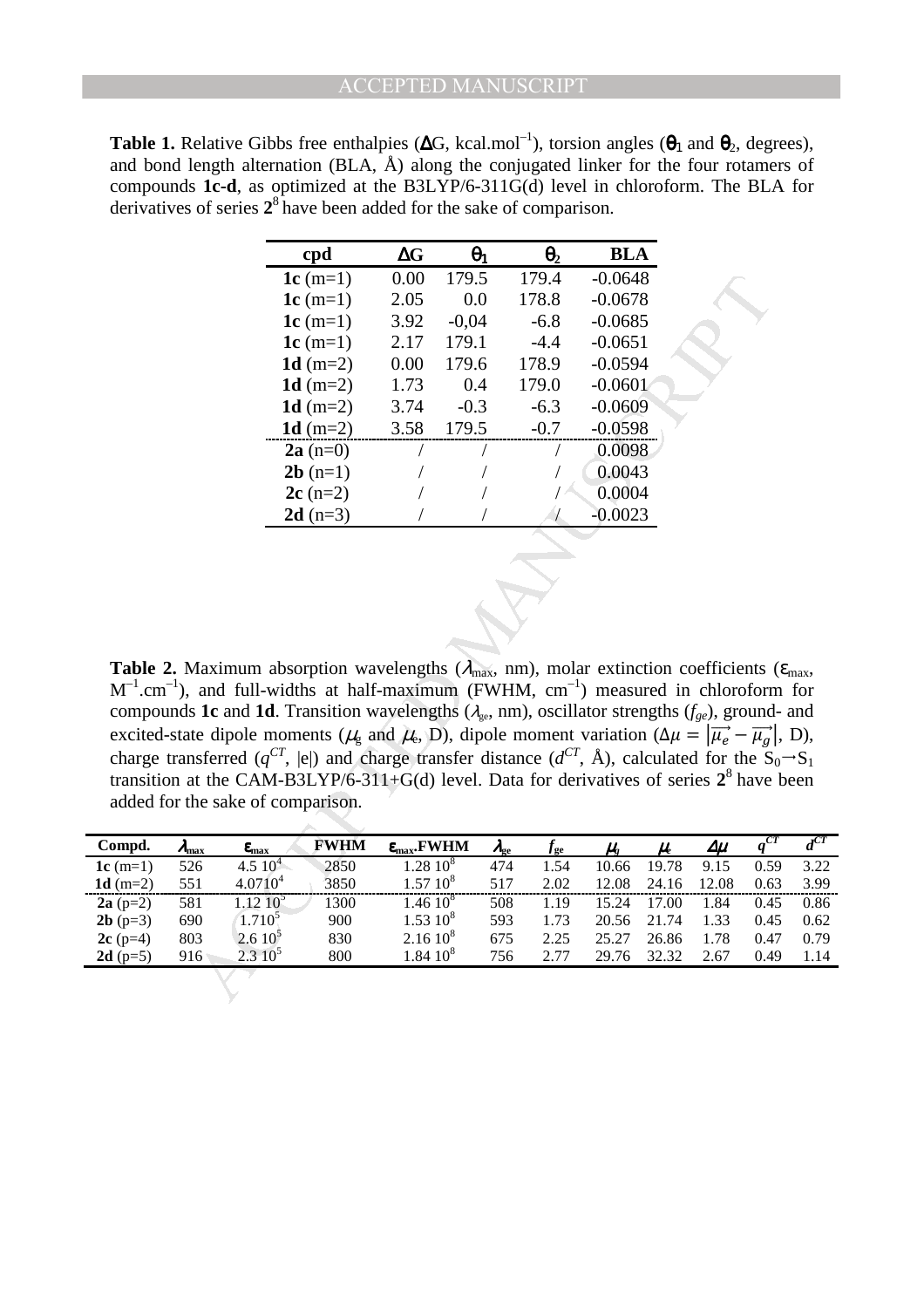**Table 3.** HRS and thermal stability data of compounds **1c** and **1d**. Data for derivatives of series  $2^8$  have been added for the sake of comparison. All  $\beta$  values are given in 10<sup>-30</sup>esu.  $T_d$ values are in °C.

| Compd.              | exp(a)<br>'HRS | $\alpha$ calc $(b)$<br>PHRS | $DR^{(b)}$ | (b)<br>$\beta_{\rm ZZ}$ | $\rho$ 1D $(c)$<br>$\beta_{ZZZ}$ / $\beta_{ZZZ}^{2D}$ | ${T_{\rm d}}^{(d)}$ |
|---------------------|----------------|-----------------------------|------------|-------------------------|-------------------------------------------------------|---------------------|
| 1c $(m=1)$          | 39             | 167                         | 4.87       | 386                     | 96                                                    | 264                 |
| 1d $(m=2)$          | 74             | 364                         | 4.94       | 853                     | 97                                                    | 286                 |
| $2a(p=2)$           | 47             | 52                          | 4.11       | 92                      | 72                                                    | 269                 |
| $2b$ (p=3)          | 78             | 102                         | 4.11       | 176                     | 72                                                    | 254                 |
| $2c(p=4)$           | 630            | 235                         | 4.32       | 441                     | 78                                                    | 215                 |
| <b>2d</b> ( $p=5$ ) | 3900           | 611                         | 4.59       | 1272                    | 86                                                    | 210                 |

 $<sup>(a)</sup>$  β value derived from HRS measurements conducted at 1.907 μm in chloroform. <sup>(b)</sup> values</sup> calculated at the CAM-B3LYP/6-311G(d) level in chloroform. *(c)* values given in %, with  $\beta_{zzz}^{1D} = \sqrt{35/6} \beta_{HRS}^{calc. (d)}$  measured using TGA under nitrogen gas atmosphere at a heating rate of 5 °C per minute.

m=2) 74 364 4.94 4.11 92 853 97 286<br>
(p-2) 47 52 4.11 92 72 286<br>
(p-3) 78 102 4.11 176 72 254<br>
(p-5) 3900 611 4.59 1272 86 210<br>
derived from HRS measurements conducted at 1.907 µm in chloroform. <sup>(b)</sup> v<br>
derived from HRS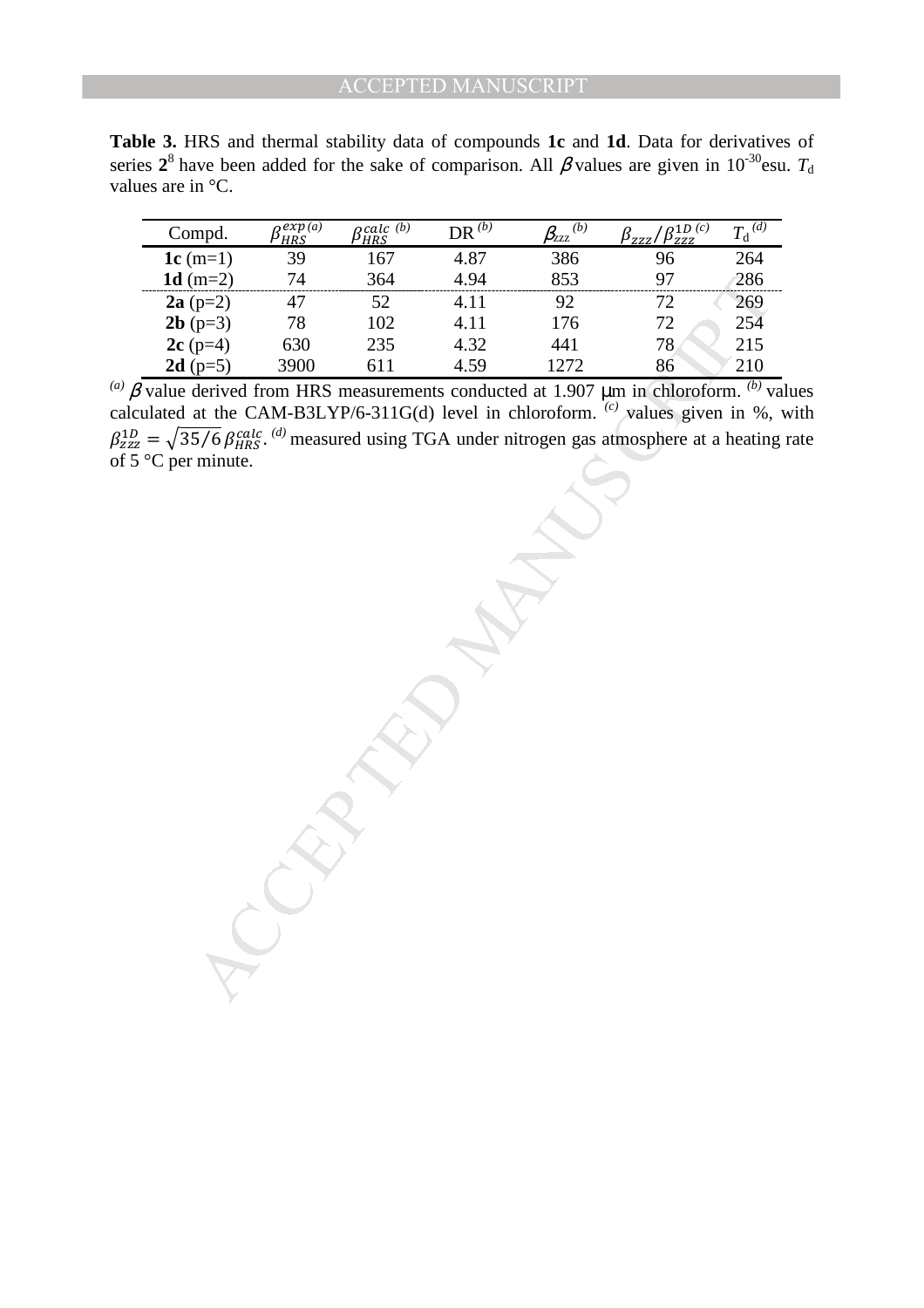

**Chart 1.** General formula for the chemical structures of push-pull systems **1** and **2**.



**Chart 2**: Push-pull polyenic chromophores **1** and **2**, with for compound **1** the torsional angles  $\theta_1$  = S-C-C-H and  $\theta_2$  = C-C-C-C<sub>CN</sub>. In red, the conjugated segment considered for the calculation of the BLA (defined as the average of the differences in length of consecutive double and single carbon-carbon bonds along this segment). Cartesian frames used in the NLO calculations are also displayed. *N,N*-Dimethylaminothiophene was used in order to simplify the calculation.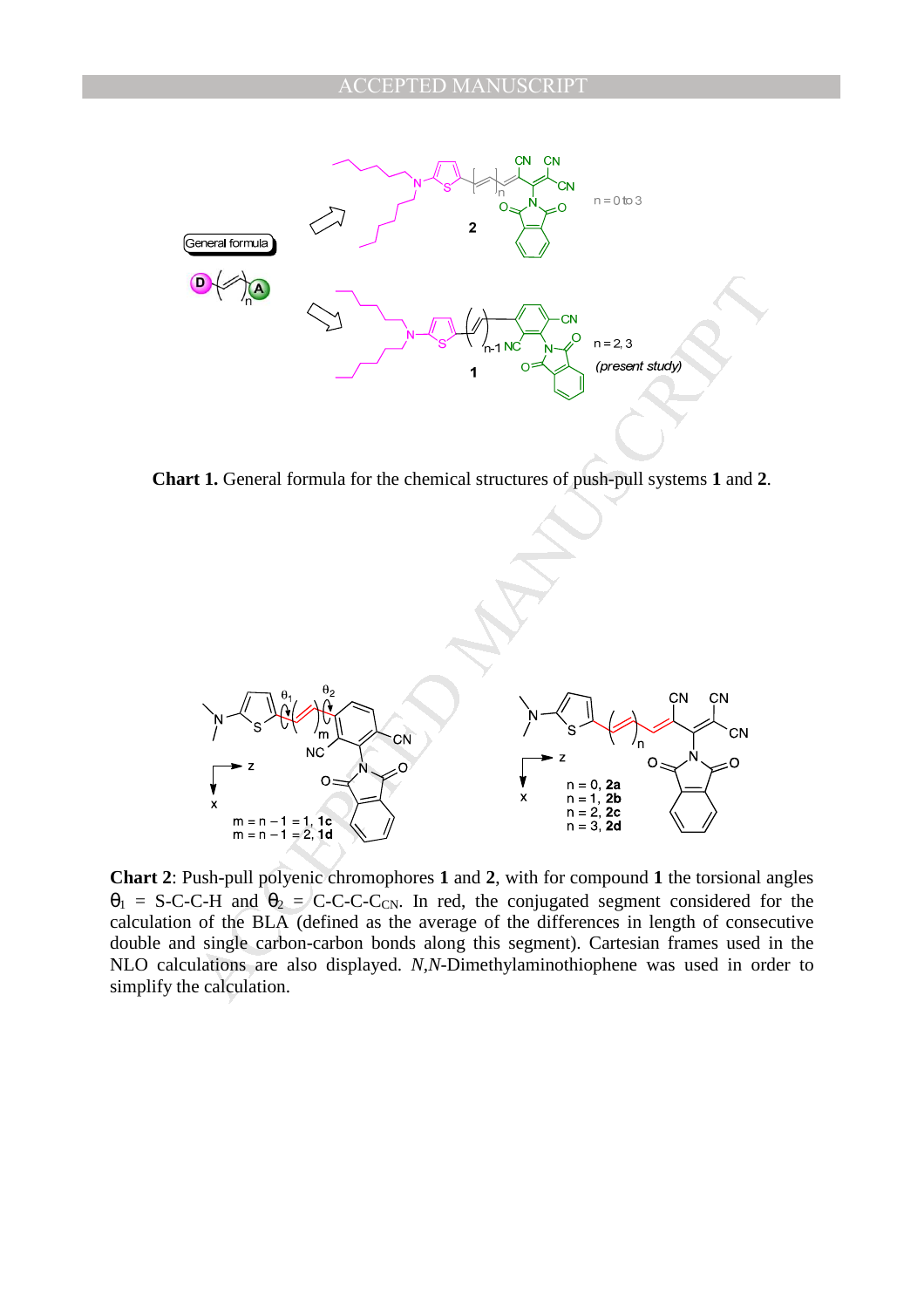

**Scheme 1**. Preparation of the push-pull polyenic chromophores **1-3**.



**Scheme 2.** Proposed mechanism for the formation of **1c** from **3c** via **2c**.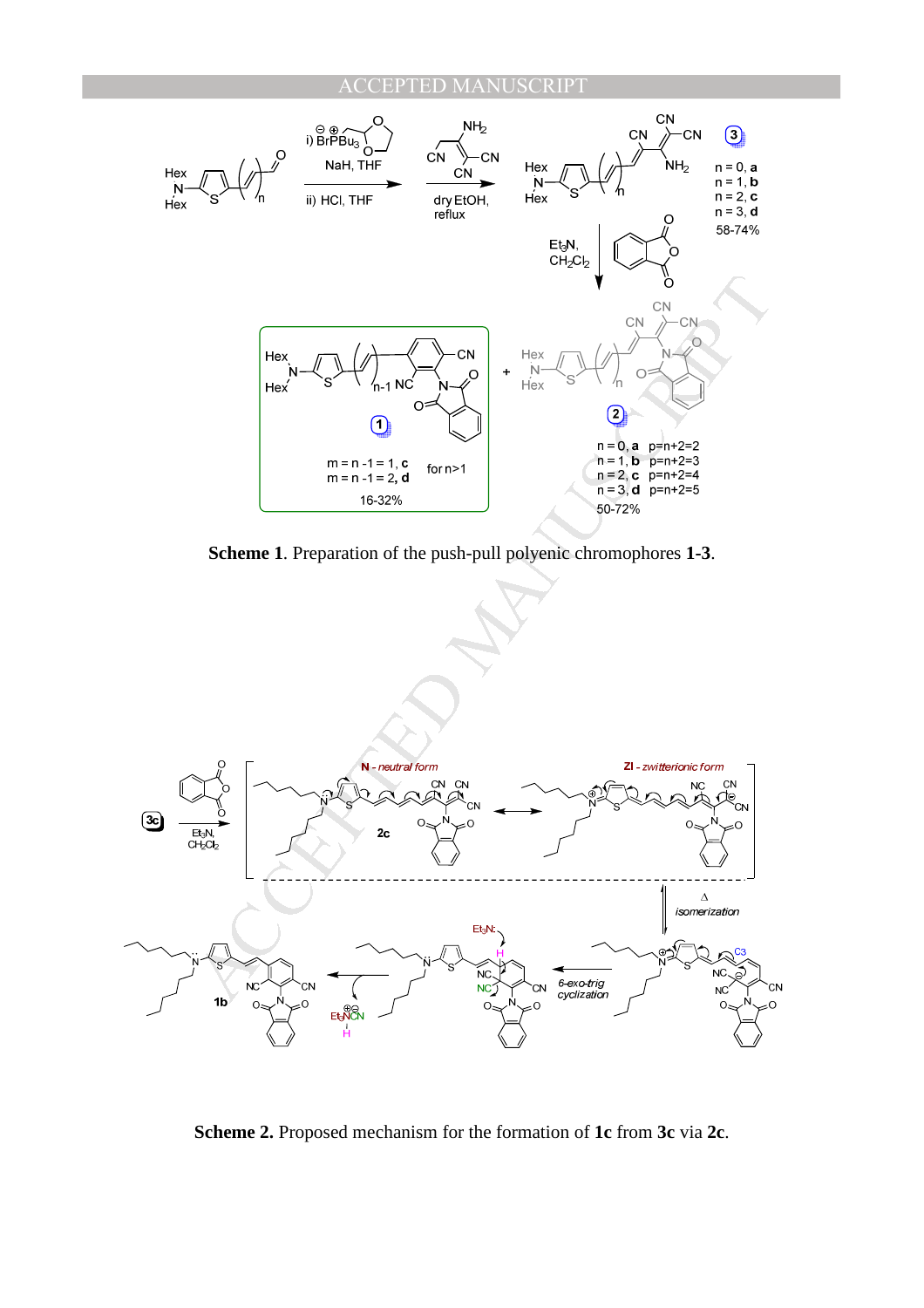

**Figure 1.** Rationale for the formation of **1d** from **3d**.



**Figure 2.** UV-vis absorption spectra of chromophores **1c** (black) and **1d** (red) in chloroform.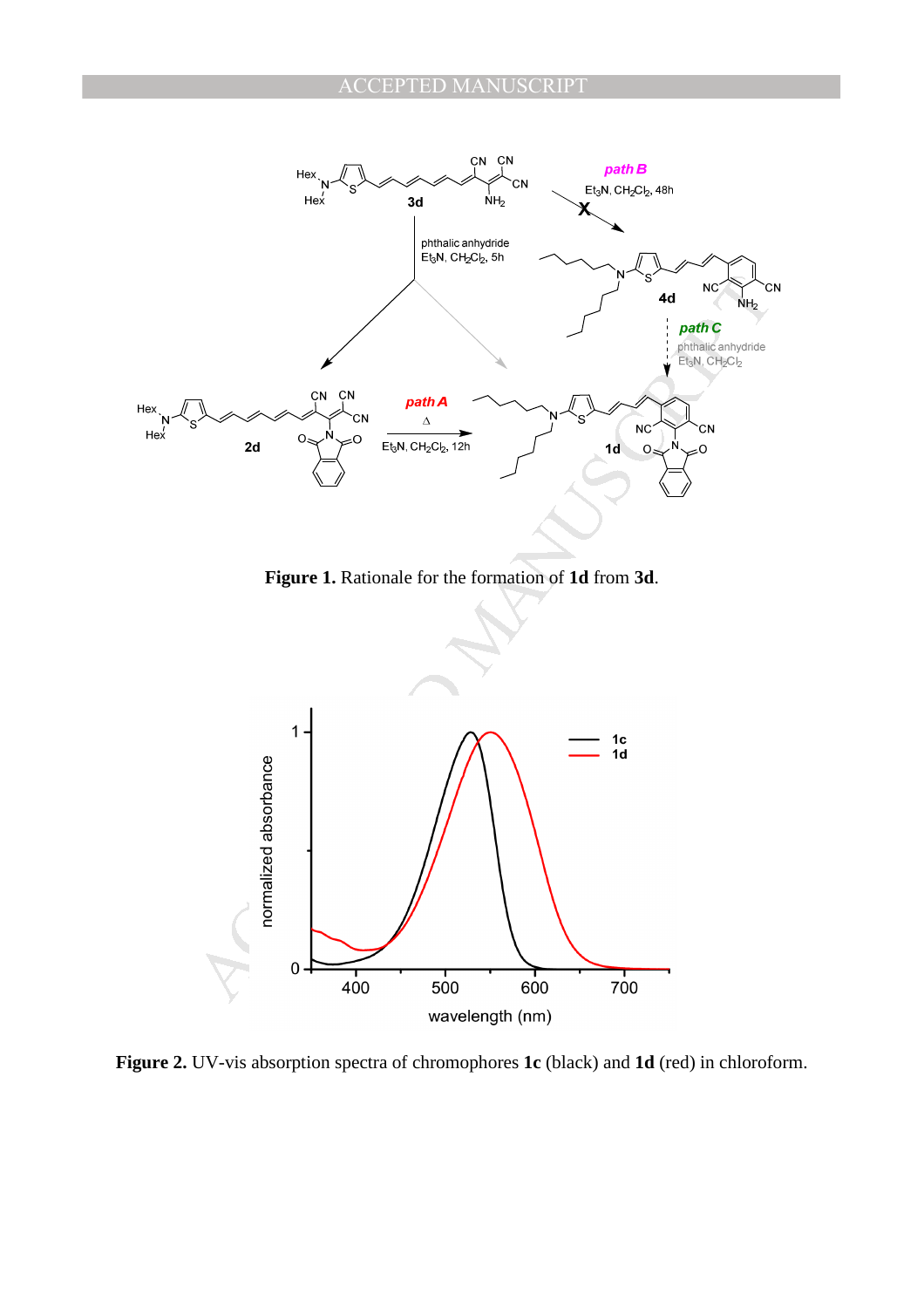#### LEGENDS:

**Chart 1.** General formula for the chemical structures of push-pull systems **1** and **2**.

**Chart 2**: Push-pull polyenic chromophores **1** and **2**, with for compound **1** the torsional angles  $\theta_1$  $=$  S-C-C-H and  $\theta_2$  = C-C-C-C<sub>CN</sub>. In red, the conjugated segment considered for the calculation of the BLA (defined as the average of the differences in length of consecutive double and single carbon-carbon bonds along this segment). Cartesian frames used in the NLO calculations are also displayed. *N,N*-Dimethylaminothiophene was used in order to simplify the calculation.

**Scheme 1**. Preparation of the push-pull polyenic chromophores **1-3**.

**Scheme 2.** Proposed mechanism for the formation of **1c** from **3c** via **2c**.

**Figure 1.** Rationale for the formation of **1d** from **3d**.

**Figure 2.** UV-vis absorption spectra of chromophores **1c** (black) and **1d** (red) in chloroform.

and  $\theta_2 = C-C-C<sub>ex</sub>$ . In red, the conjugated segment considered for the calculation<br>eleined as the average of the differences in length of consecutive double and<br>on bonds along this segment). Cartesian frames used in the